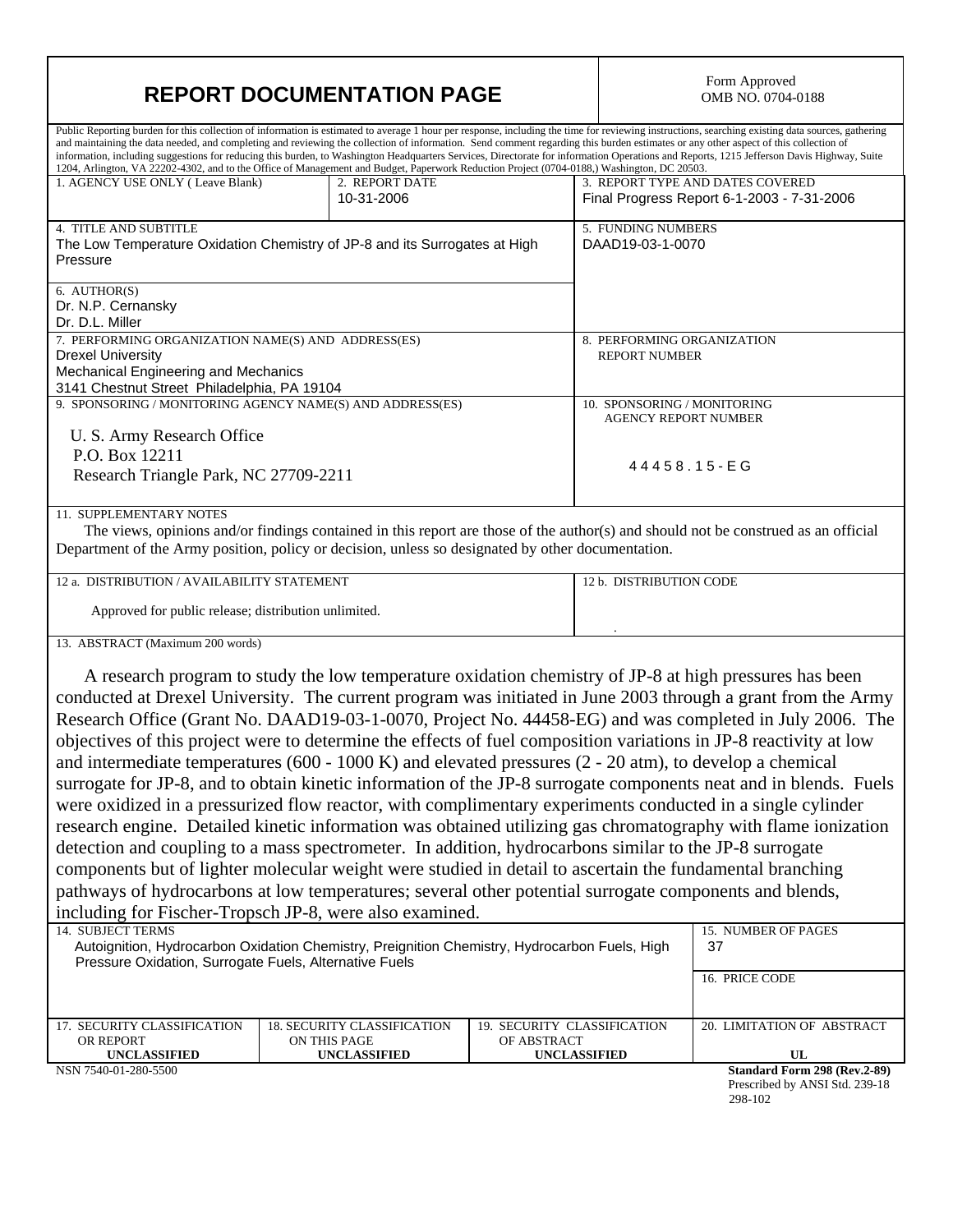The Low Temperature Oxidation Chemistry of JP-8 and its Surrogates at High Pressure

## FINAL PROGRESS REPORT

N.P. Cernansky and D.L. Miller

October 2006

U.S. Army Research Office

ARO Contract No. DAAD19-03-1-0070 Proposal No. 44458-EG 1 June 2003 – 31 July 2006

Department of Mechanical Engineering and Mechanics Drexel University 3141 Chestnut Street Philadelphia, PA 19104-2875 Tel: (215) 895-2284; Fax: (215) 895-1478

Approved for Public Release

Distribution Unlimited

The views, opinions, and findings contained in this report are those of the Authors and should not be construed as an official Department of the Army position, policy, or decision, unless so designated by other documents.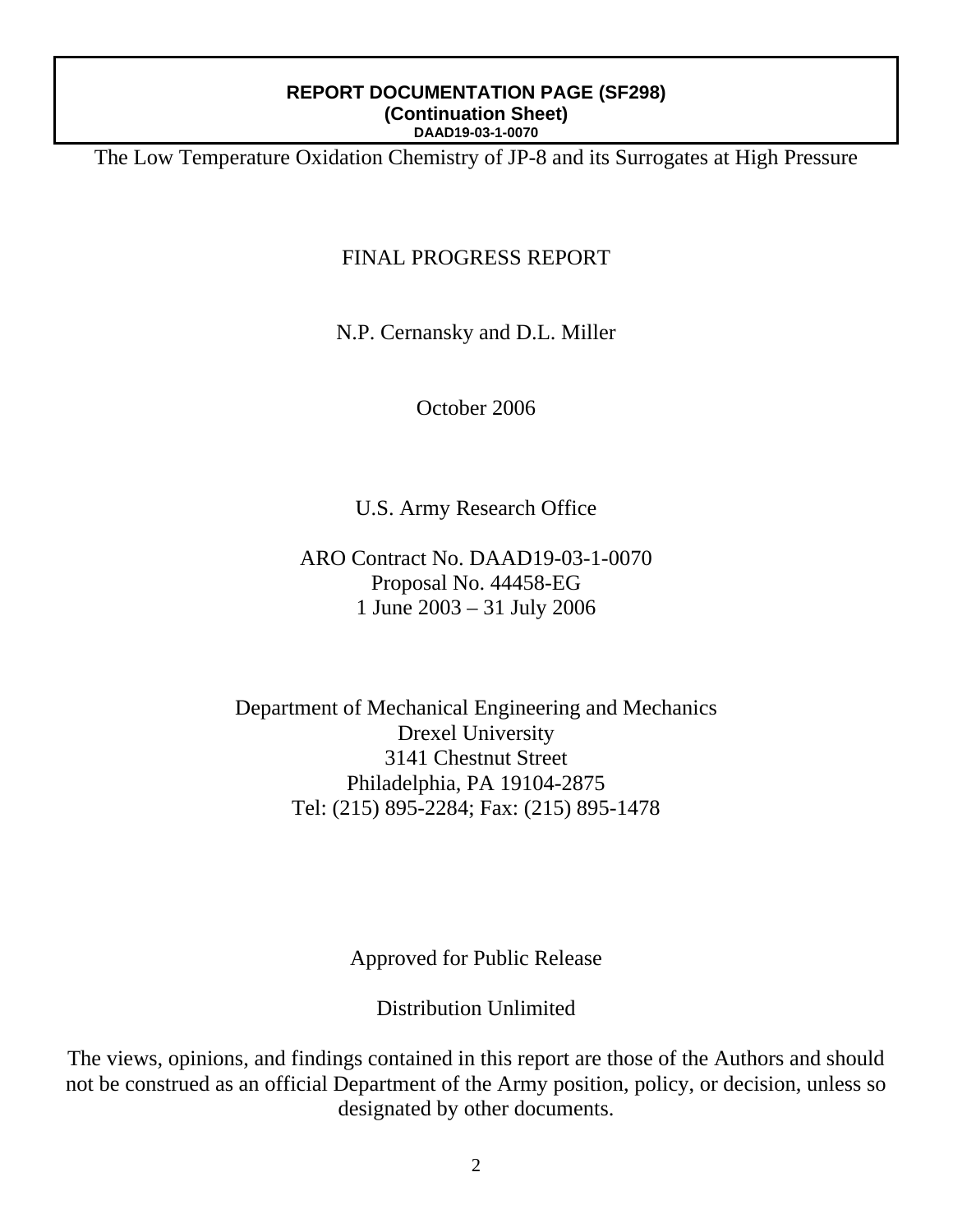## **I. FOREWORD**

A research program to study the preignition oxidation chemistry of single and multiple component hydrocarbon fuels has been conducted at Drexel University. The current program was initiated in June 2003 through a grant from the U.S. Army Research Office (Grant No. DAAD19-03-1-0070, Project No. 44458-EG) and was completed in July 2006. The principal objectives were to (1) determine the effects of fuel composition variations on the oxidation process in the low and intermediate temperature ranges (600-1000 K) over a range of pressures (up to 20 atm) for JP-8, (2) participate in the development of a "standard" chemical surrogate to represent the complex combustion processes of the typical JP-8 fuel under compression ignition engine conditions, (3) obtain kinetic information in the low and intermediate temperature ranges over a range of pressures for the oxidation of distillate fuel components and their mixtures, and (4) develop detailed and reduced/skeletal mechanisms which can model the progress of these reactions for use in predicting ignition and emissions characteristics.

Experiments were conducted in the Pressurized Flow Reactor (PFR) facility at Drexel University, which operates at temperatures of  $600 - 1000$  K and pressures of  $2 - 20$  atm. The design of the PFR allows for the study of fuel preignition oxidation chemistry, without considering the additional complexities of fluid mechanics and temperature gradients. Online analysis of the data included  $CO$  and  $CO<sub>2</sub>$  measurements using a nondispersive infrared analyzer. Offline analysis, for identification and quantification of intermediate species, was performed using gas chromatography with flame ionization detection and coupling to a mass spectrometer. Additional experiments were conducted in a single cylinder research engine.

Samples of JP-8 and Jet A of varying composition were oxidized, and their reactivities were compared. A JP-8 surrogate composed of 43% n-dodecane / 27% iso-cetane / 15% methylcyclohexane / 15% 1-methylnaphthalene by volume was developed to mimic the average composition and low temperature reactivity of the jet fuels. Each of the surrogate components was also studied individually to determine their low temperature oxidation branching pathways. This information is valuable for the development of chemical kinetic models. Other tasks conducted under this project included follow-up speciation studies of a gasoline surrogate and components identified in the previous program, an investigation of the low temperature reactivity of Fischer-Tropsch JP-8 and a potential surrogate, and an exploration into possible diesel and jet fuel surrogates. The latter task was performed in conjunction with the recently-initiated Surrogate Fuel Working Groups on diesel, gasoline, and jet fuels – a collaborative effort (coordinated by AFOSR/ARO/NIST/NSF) involving industry, government, and university researchers.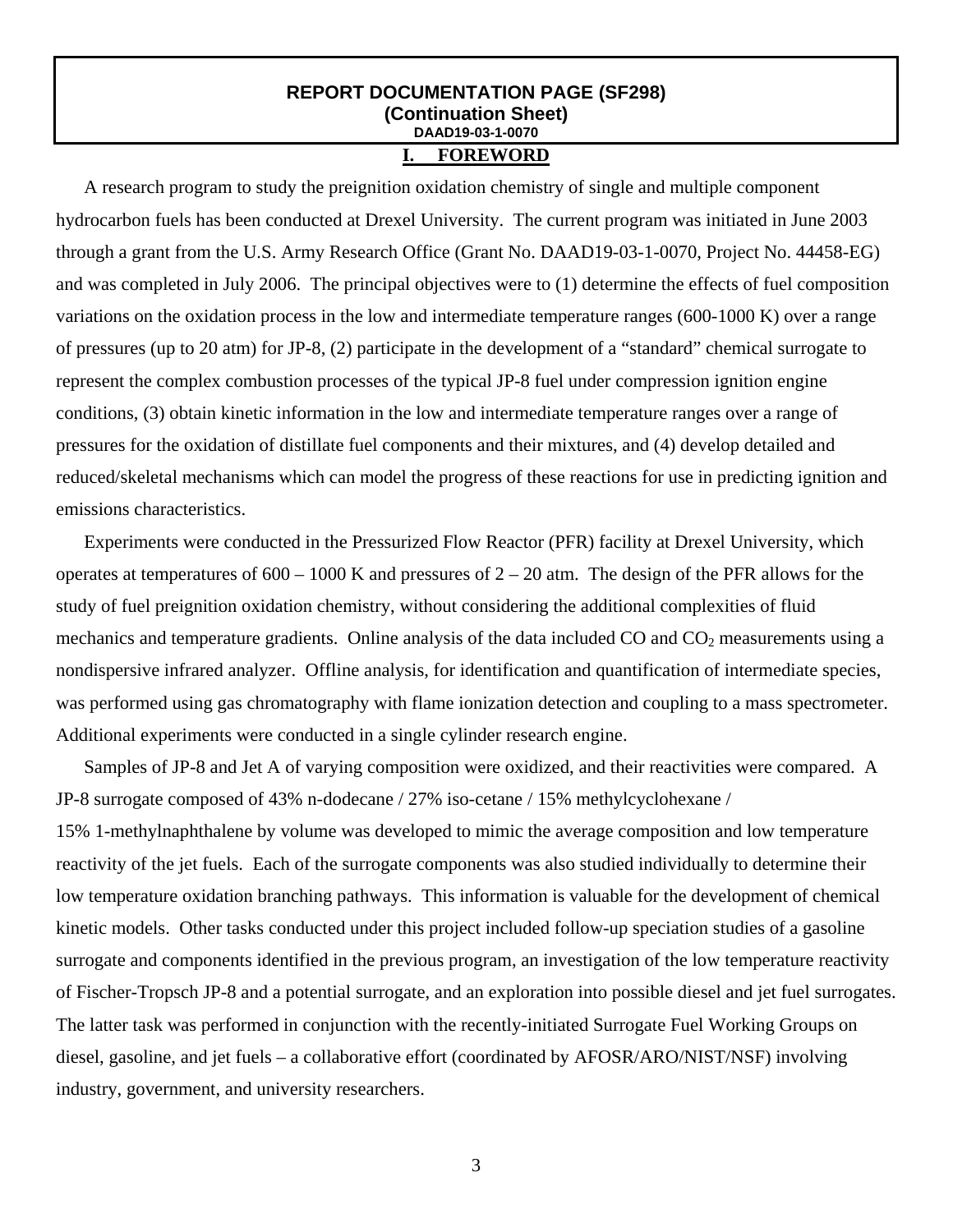#### $\overline{\mathbf{II}}$ . **TABLE OF CONTENTS**

| L.   |                |  |  |  |  |  |  |  |
|------|----------------|--|--|--|--|--|--|--|
| II.  |                |  |  |  |  |  |  |  |
| III. |                |  |  |  |  |  |  |  |
| IV.  |                |  |  |  |  |  |  |  |
| V.   |                |  |  |  |  |  |  |  |
|      | $A_{-}$        |  |  |  |  |  |  |  |
|      | <b>B.</b>      |  |  |  |  |  |  |  |
|      | $\mathbf{C}$ . |  |  |  |  |  |  |  |
|      | D.             |  |  |  |  |  |  |  |
|      | E.             |  |  |  |  |  |  |  |
|      | $F_{\cdot}$    |  |  |  |  |  |  |  |
|      | G.             |  |  |  |  |  |  |  |
|      | H.             |  |  |  |  |  |  |  |
|      | I.             |  |  |  |  |  |  |  |
|      | J.             |  |  |  |  |  |  |  |
|      | Κ.             |  |  |  |  |  |  |  |
|      | L.             |  |  |  |  |  |  |  |
|      | M.             |  |  |  |  |  |  |  |
|      | N.             |  |  |  |  |  |  |  |
| VL.  |                |  |  |  |  |  |  |  |
| VII  |                |  |  |  |  |  |  |  |
|      |                |  |  |  |  |  |  |  |
| IX.  |                |  |  |  |  |  |  |  |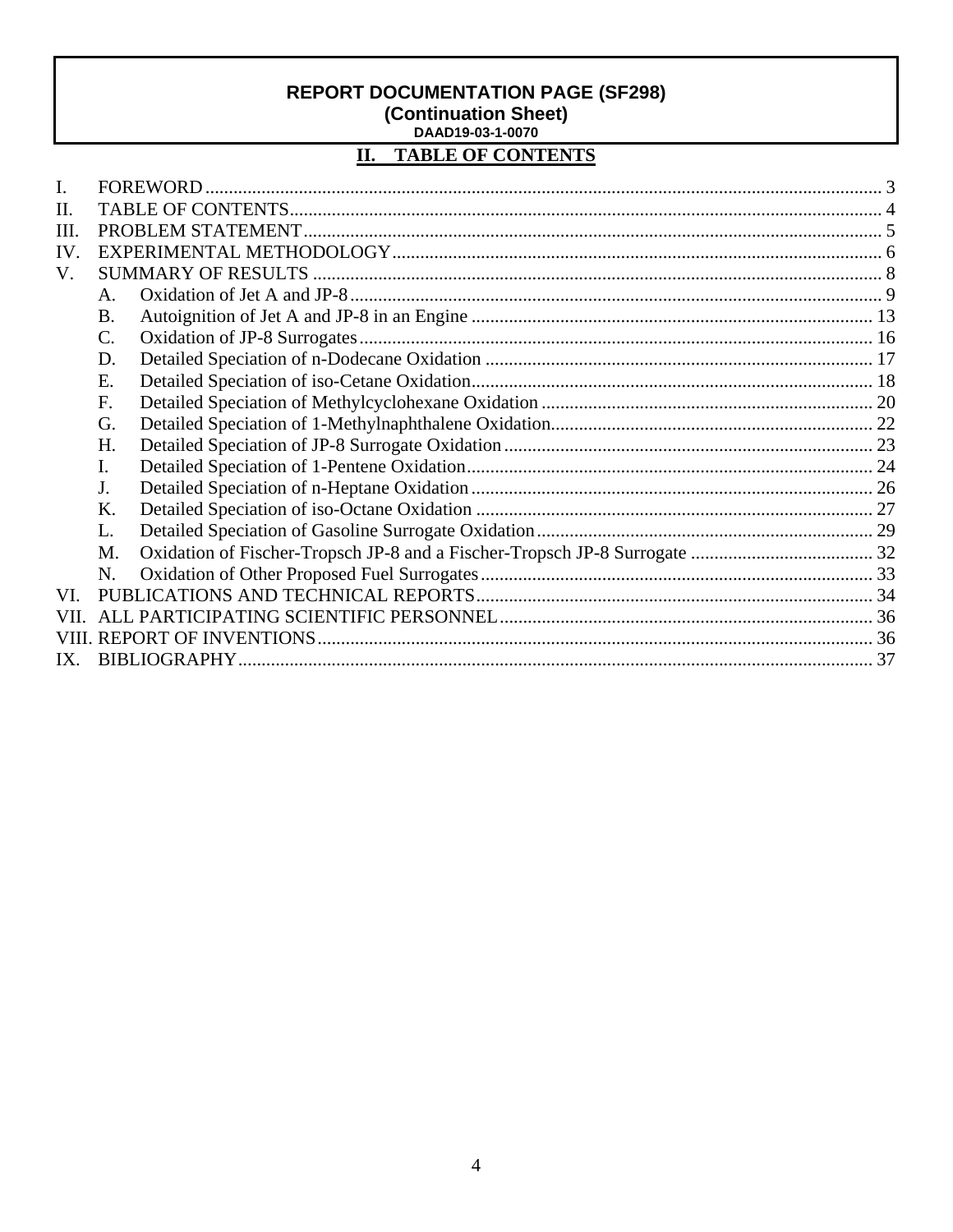## **III. PROBLEM STATEMENT**

 DoD directive 4140.43 mandated JP-8 as the universal fuel for all military applications. Field testing of JP-8 in military specification compression ignition (CI) engines showed that benefits included reductions in combustion-related component wear, nozzle fouling/deposit problems, and exhaust emissions and thermal signatures, and in improvements in cold start performance. However, disadvantages included horsepower reduction due to lower volumetric heat content. Furthermore, wide variations in cetane index, aromatic content, and cycloalkane content were observed, and the impacts of these variations on CI engine operation are not well understood. A surrogate, a mixture of selected components at specified fractions, which can mimic the composition, properties, and reactivity of JP-8, will aid in studying the operation of JP-8 in current and advanced CI engines. However, due to the range of properties of JP-8, a surrogate must be tuned to a sample of average reactivity and composition. Therefore, the first task of this project was to identify an average JP-8 sample and to determine how the variability in composition and properties affects the reactivity of JP-8. The second task was to develop a JP-8 surrogate that mimics the composition and reactivity of average JP-8. Success in this task depends on the ability of a surrogate to match the behavior of the fuel in a variety of experimental settings, and thus cooperation with other laboratories was required. A suitable surrogate that matches the low and intermediate temperature reactivity was identified and collaborations have been developed to explore its ability to match the behavior of the fuel in other reaction regimes. The third task was to perform detailed species identification and quantification of the intermediates and products of the fuels during combustion. By performing mechanistic analysis using these data, the fourth task follows, which was to identify reaction mechanisms for inclusion in chemical kinetic models that predict ignition, combustion, and emissions characteristics.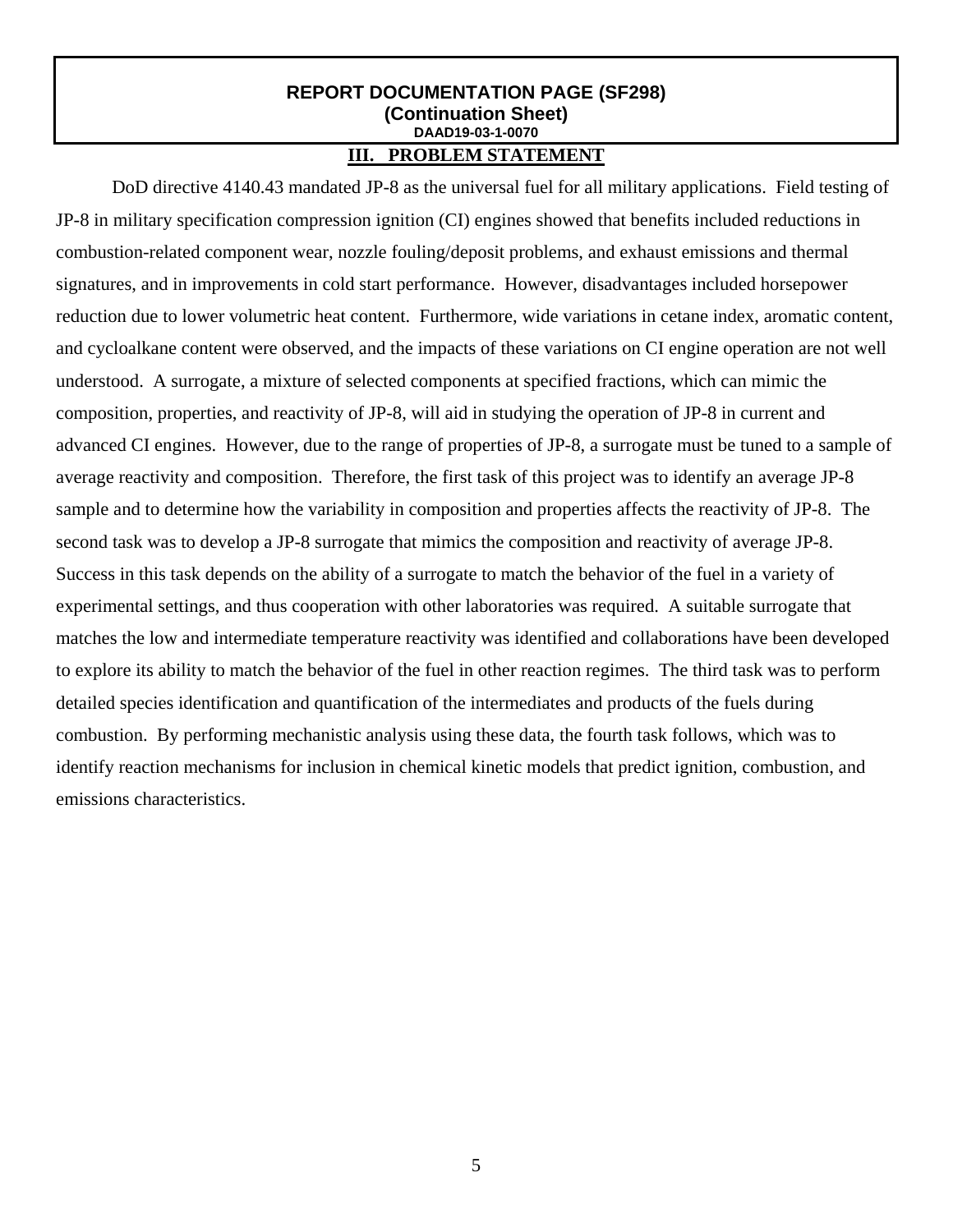## **IV. EXPERIMENTAL METHODOLOGY**

The primary test facility in this program was the Pressurized Flow Reactor (PFR) in the Combustion and Fuels Laboratory at Drexel University. The PFR is designed to study the effects of temperature and pressure on the oxidation of hydrocarbon species at temperatures of  $600 - 1000$  K and pressures of  $2 - 20$  atm with relative isolation from fluid mechanics and temperature gradients (Koert et al., 1992). A schematic of the PFR is shown in Fig. 1. Synthetic air, free of contaminants, is formed by mixing high purity nitrogen and oxygen. The liquid fuel is injected from a syringe pump into a stream of nitrogen for vaporization. This vaporized fuel in nitrogen and the synthetic air enter the reactor through an opposed jet nozzle. The mixture then flows into a quartz reaction tube. A gas sampling probe is moved inside the reaction tube to collect oxidized samples from the reaction zone at selected probe positions, which correspond to specific reaction times. Two types of experiments can be conducted. In controlled cool down (CCD) experiments, the PFR is preheated to a specified temperature (typically > 800 K) and once the reaction stabilizes, the PFR is cooled at a rate of 2-5ºC/min and the sampling probe is moved to produce a constant residence time. During this cool down, CO and  $CO<sub>2</sub>$  are continuously monitored and samples can be collected for detailed analysis at any selected temperature to produce a reactivity map of sampled species concentrations as a function of reaction temperature for the experimental residence time. In constant inlet temperature (CIT) experiments, the inlet temperature is set and the probe is moved to extract samples at different locations along the axis of the reactor which allows generation of species evolution in time profiles. For analysis offline, after an experiment, 14 samples can be collected and stored in a multiple loop storage system, which is heated to 463 K in order to prevent condensation of the less volatile components of the sample. Species are then separated, identified, and quantified using gas chromatography (GC) with flame ionization detection (FID) and with coupling to a mass spectrometer (GC/MS). For separation, the GC used a fused silica capillary column (Supelco Petrocol DH 100 m length, 0.5 µm film thickness, and 0.25 mm OD). For identification, the spectra from the MS are compared with the NIST '02 database of 147,198 compounds.



**Figure 1: Schematic of the PFR**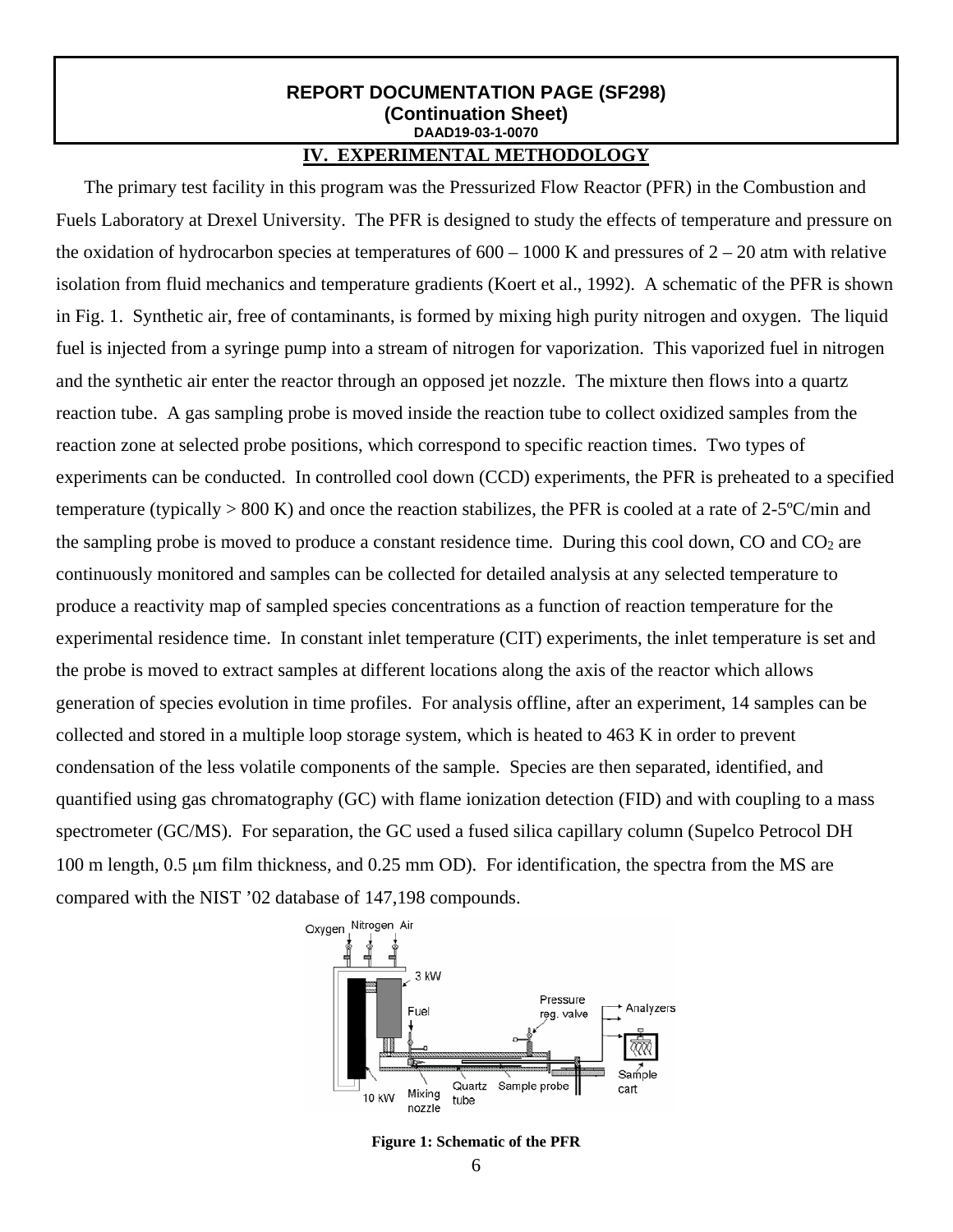Some experiments in support of this program were also carried out in a research engine. For the engine experiments, the test facility consists of a single cylinder, Waukesha Motor Corporation Model 48D, Cooperative Fuels Research engine directly coupled to a motor dynamometer. A schematic of the engine is shown in Fig. 2. The engine has an 8.26 cm cylinder bore and a variable compression ratio. For our experiments, the compression ratio was set at 16:1, which corresponds to an 11 cm piston stroke and a 589 cm<sup>3</sup> displacement. Test fuel is injected into the air stream of the heated inlet manifold well upstream of the intake valve to assure complete vaporization and mixing. During a typical experiment, inlet manifold temperature is slowly increased and the reactivity behavior of the fuel is monitored. The autoignition behavior of the fuels is monitored by measuring the in-cylinder pressure with a water cooled, piezoelectric pressure transducer coupled to a charge amplifier.



**Figure 2: Schematic of the single cylinder research engine**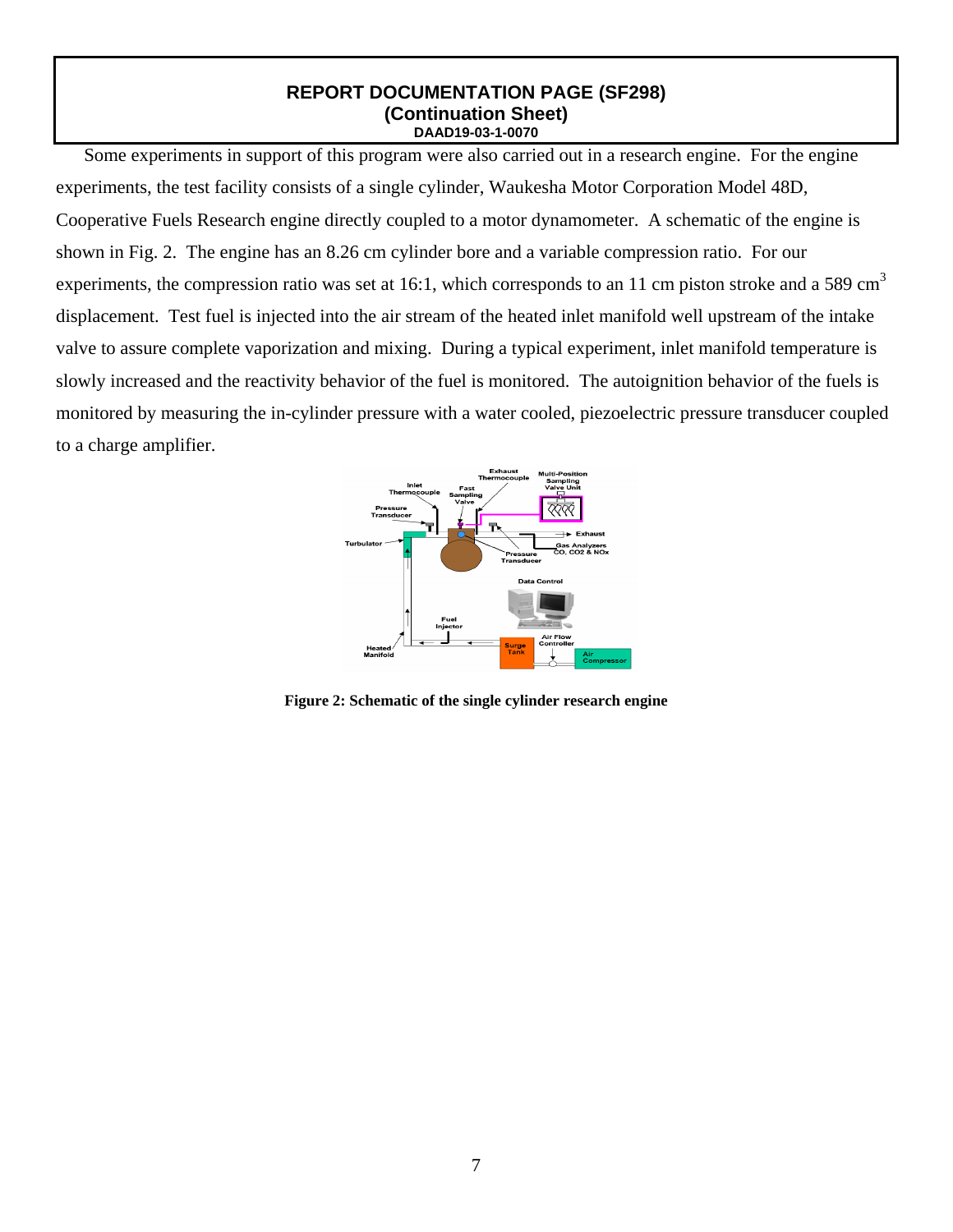## **V. SUMMARY OF RESULTS**

Several subtasks were completed to achieve the program objectives. Samples of JP-8 and Jet A of varying composition were oxidized, and their reactivities were compared. A JP-8 surrogate composed of 43% n-dodecane / 27% iso-cetane / 15% methylcyclohexane / 15% 1-methylnaphthalene by volume was developed to mimic the composition and low temperature reactivity of the average jet fuel. Each of the surrogate components was also studied individually to determine their low temperature oxidation branching pathways. This information is valuable for the development of chemical kinetic models. Other subtasks conducted under this project included follow-up speciation studies of a gasoline surrogate and components identified in the previous program, an investigation of the low temperature reactivity of Fischer-Tropsch JP-8 and a potential surrogate, and an exploration into possible diesel and jet fuel surrogates. The latter task was performed in conjunction with the recently-initiated Surrogate Fuel Working Groups on diesel, gasoline, and jet fuels – a collaborative effort (coordinated by AFOSR/ARO/NIST/NSF) involving industry, government, and university researchers.

The significant findings from this work can be grouped and listed as follows:

- (1) JP-8 characterization and surrogate development highlights:
	- (a) Observed reactivity differences between JP-8 and Jet A in the low and intermediate temperature regimes are not significant enough to prevent the interchangeable use of Jet A and JP-8 for surrogate development.
	- (b) The range of low and intermediate temperature reactivity is broad and in surrogate development an average sample must be used.
	- (c) Of several JP-8 surrogates tested, a mixture of 43% n-dodecane / 27% iso-cetane / 15% methylcyclohexane / 15% 1-methylnaphthalene by volume stands out in its ability to mimic the low temperature reactivity of average JP-8.
	- (d) The JP-8 surrogate mixture developed in the PFR closely matches the autoignition behavior of the corresponding JP-8 fuel in a single cylinder engine, at lean conditions.
	- (e) Fischer-Tropsch JP-8 is more reactive than petroleum-derived JP-8 at low temperatures.
	- (f) Jet fuel and diesel fuel surrogates proposed by the Surrogate Fuel Working Groups and consisting of 2:1:1 and 1:1:1 blends of n-decane:n-butylcyclohexane:n-butylbenzene are more reactive than JP-8.
- (2) Key mechanistic observations during gasoline and diesel surrogate development, pertaining to low and intermediate temperatures: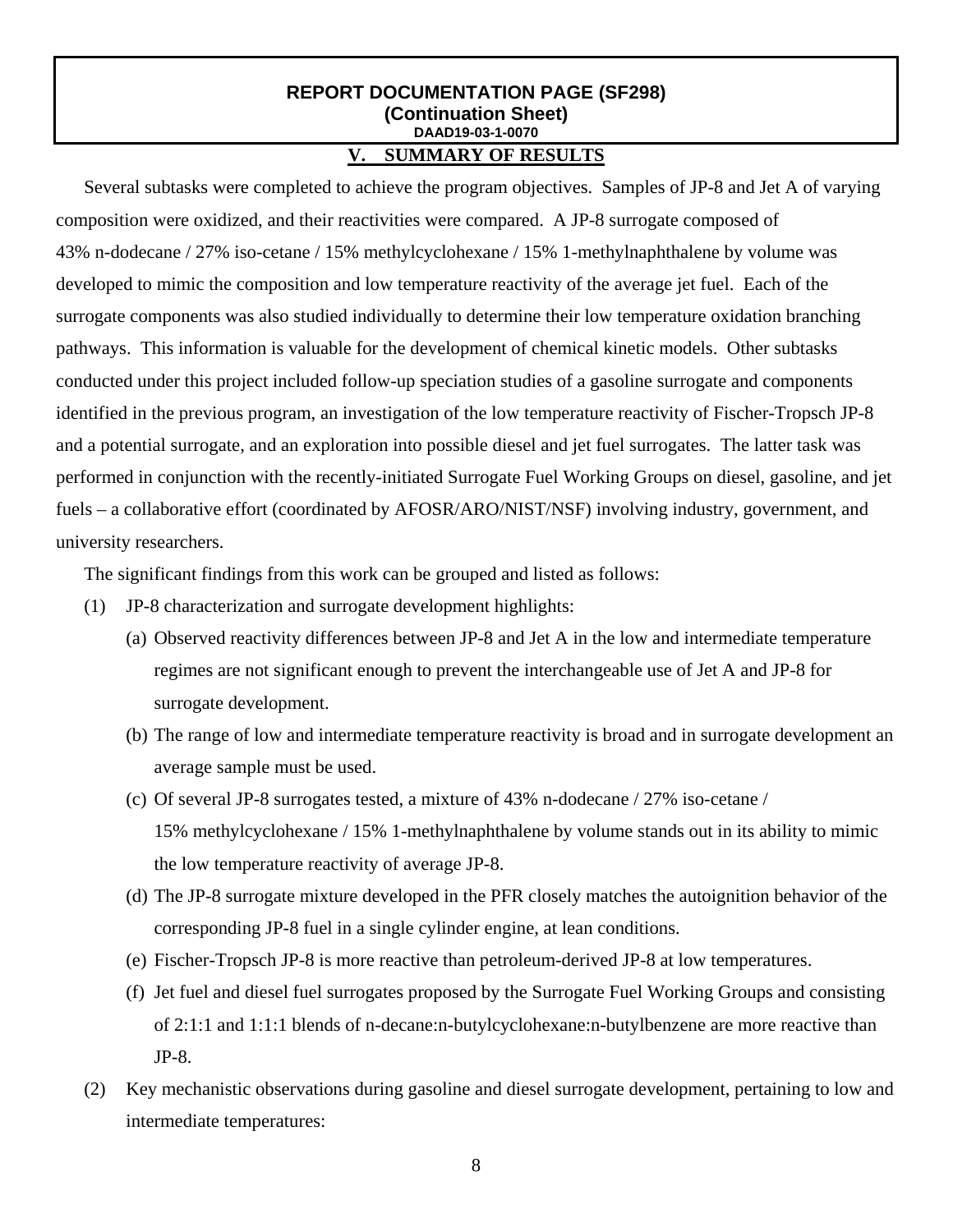- (a) When n-dodecane oxidized, it favored the formation of  $C_6$  and smaller hydrocarbons.
- (b) When iso-cetane oxidized, it fragmented to  $C_8$  and lower hydrocarbons.
- (c) At lean stoichiometry, methylcyclohexane undergoes dehydrogenation, rather than ring rupture as reported for high temperature conditions.
- (d) The preferred pathway of 1-pentene oxidation is  $HO<sub>2</sub>$  addition to the double bond, known as the "Waddington" mechanism.
- (e) n-Heptane mainly reacts to form aldehydes, in addition to significant quantities of alkenes and ethers.
- (f) iso-Octane mainly forms cyclic ethers.
- (3) Suggestions for improving current kinetic models:
	- (a) A  $C_6$  radical species should replace the  $C_7$  radical species in the n-dodecane model.
	- (b) The iso-cetane model should be modified to produce smaller quantities of aldehydes and alkenes.
	- (c) Hydrogen abstraction from methylcyclohexane first occurs at the cyclohexane group at low temperatures, rather than at the methyl group as in the model.
	- (d) Increasing the importance of the "Waddington" mechanism may improve the 1-pentene model.
	- (e) Decreasing the extent of fuel conversation for n-heptane above 670 K may improve the model.
	- (f) The iso-octane model should predict a lower rate of reactivity at low temperatures.
- (4) Fuel component synergies, pertaining to low and intermediate temperatures:
	- (a) Although neat toluene is not reactive, it becomes reactive when mixed with alkanes.
	- (b) Neat n-butylbenzene is not reactive and when mixed with aliphatics reduces overall reactivity.
	- (c) 1-Methylnaphthalene oxidation forms large quantities of naphthalene, 1-naphthaldehyde, and benzaldehyde when mixed with alkanes, though it is not reactive neat.
	- (d) At very lean conditions, methylcyclohexane is only reactive when mixed with alkanes, while n-butylcyclohexane is reactive when neat.

Details of the subtasks described above and work leading to the significant findings follow.

#### A. Oxidation of Jet A and JP-8

Due to the intentionally broad specifications for JP-8, variations in cetane index, aromatic content, sulfur content, API gravity, and additive content are observed. The fundamental difference between JP-8 and U.S. commercial jet fuel Jet A is that JP-8 includes three additives: a lubricity improver/corrosion inhibitor, an anti-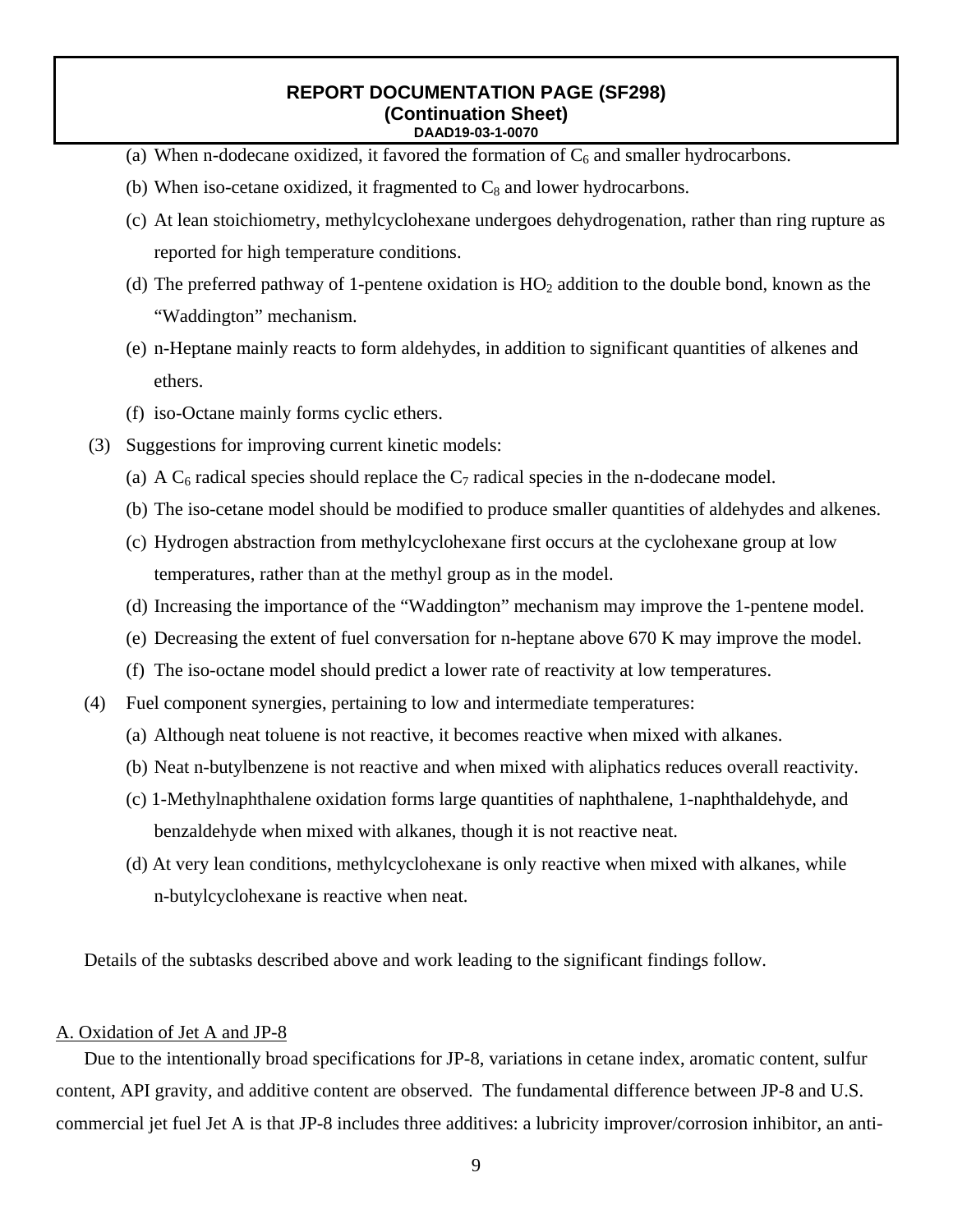static additive, and Fuel System Icing Inhibitor (FSII), with only the FSII being added in substantial quantities. To elucidate the impact of JP-8 compositional variations and the differences between JP-8 and Jet A, several well-characterized samples of JP-8 and Jet A from Wright-Patterson Air Force Base (WPAFB), one wellcharacterized sample of JP-7 from WPAFB, and one independently procured JP-8 sample from a refinery were oxidized in Drexel University's Pressurized Flow Reactor (PFR). The physical properties of the various samples of JP-8, Jet A and JP-7 used are shown in Tables 1-2.

**Table 1: Physical Properties of the JP-8 Samples.** 

|                                          | $JP-8$<br>POSF- | $JP-8$<br>POSF- | $JP-8$<br>POSF- | $JP-8$<br>POSF- |
|------------------------------------------|-----------------|-----------------|-----------------|-----------------|
|                                          | 4177            | 3684            | 3804            | 3773            |
| <b>Aromatics</b><br>[% vol]              | 16.3            | 18.1            | 19.7            | 15.9            |
| <b>Alkenes</b><br>[% vol]                | 0.9             | 1.3             | 0.5             | 0.7             |
| <b>Naphthalenes</b><br>$[% \text{ vol}]$ | 1.0             | N/A             | N/A             | N/A             |
| Hydrogen<br><b>Content</b><br>[% mass]   | 13.7            | 13.8            | 13.8            | 13.9            |
| <b>API Gravity</b>                       | 42.4            | 44.6            | 45.9            | 45.8            |
| <b>Total Sulfur</b><br>[% mass]          | 0.14            | 0.04            | 0.08            | 0.07            |
| <b>FSII</b><br>[% vol]                   | 0.11            | 0.07            | 0.10            | 0.07            |

**Table 2: Physical Properties of Jet A & JP-7 Samples.** 

Reactivity maps (CO production as a function of temperature) at 8 atm pressure, equivalence ratio of 0.3, nitrogen dilution of 80%, and residence time of 120 ms are shown in Figs. 3 and 4. CO formation has been shown to be a good measure of low and intermediate temperature reactivity, as in this temperature regime CO does not oxidize significantly to  $CO<sub>2</sub>$ . In all cases, reactivity started at  $\sim$  620 K and a clear Negative Temperature Coefficient (NTC) behavior was observed. While the reactivity level of each sample was significantly different, with the JP-7 sample having the most reactivity, the temperature of peak reactivity, referred to as the start of the NTC regime, is nearly identical for all of the samples and occurred around 690 K. This is consistent with previous work that had suggested increasing the overall aromatic content of a fuel would tend to decrease reactivity, but not significantly affect the start of the NTC region.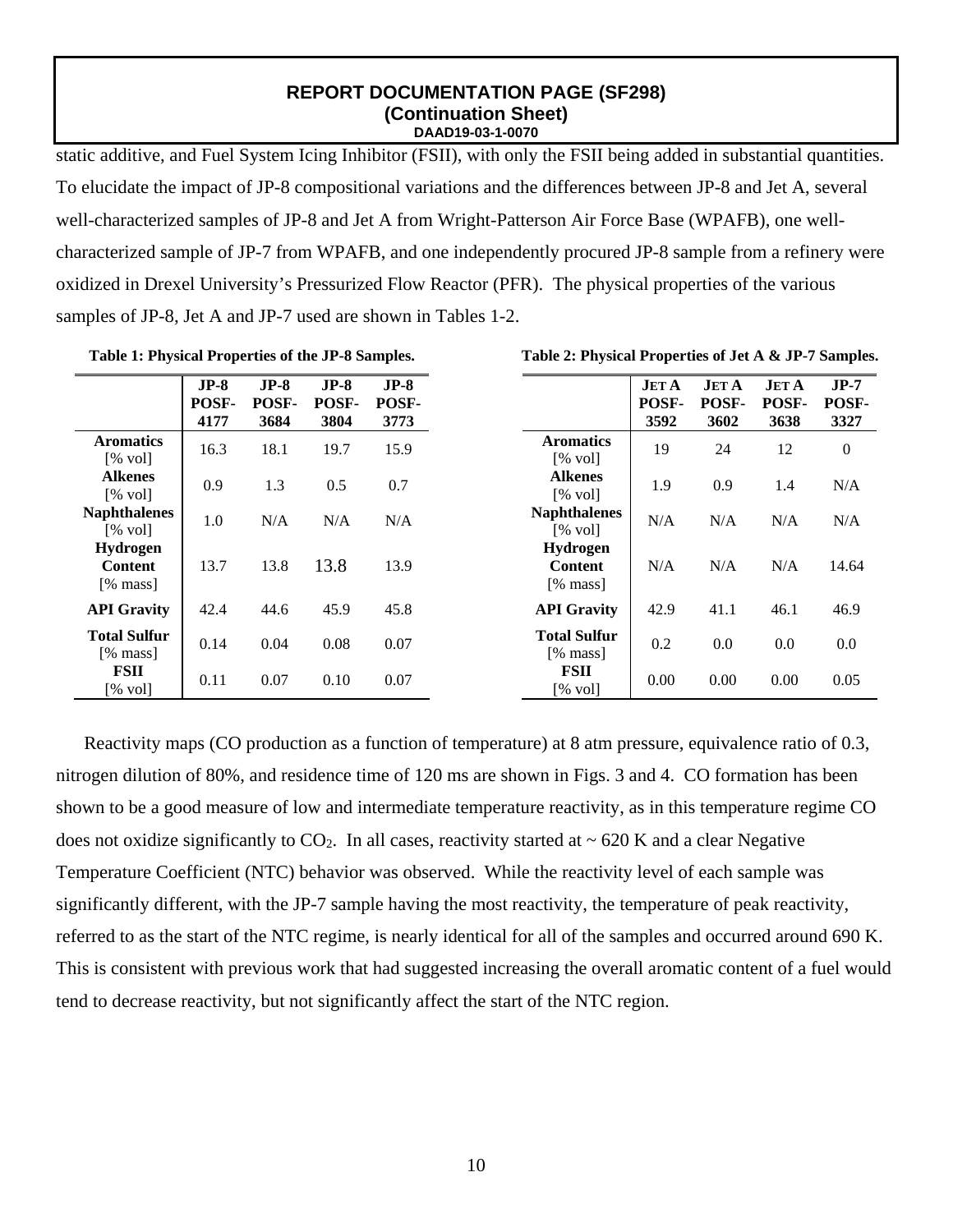

#### **Figure 4: Reactivity map of JP-8.**

Comparison of the physical and chemical properties and the overall reactivity of the samples identified some interesting relationships. First, due to the limited variation and overall low content of alkenes, < 2% by volume, no impact of the alkene content was observable. Secondly, the API gravity value of Jet A is consistently lower for a given maximum CO concentration compared to JP-8, Fig. 5. Thirdly, the relationship between maximum CO production and aromatic content is nearly linear for the Jet A and JP-7 samples, as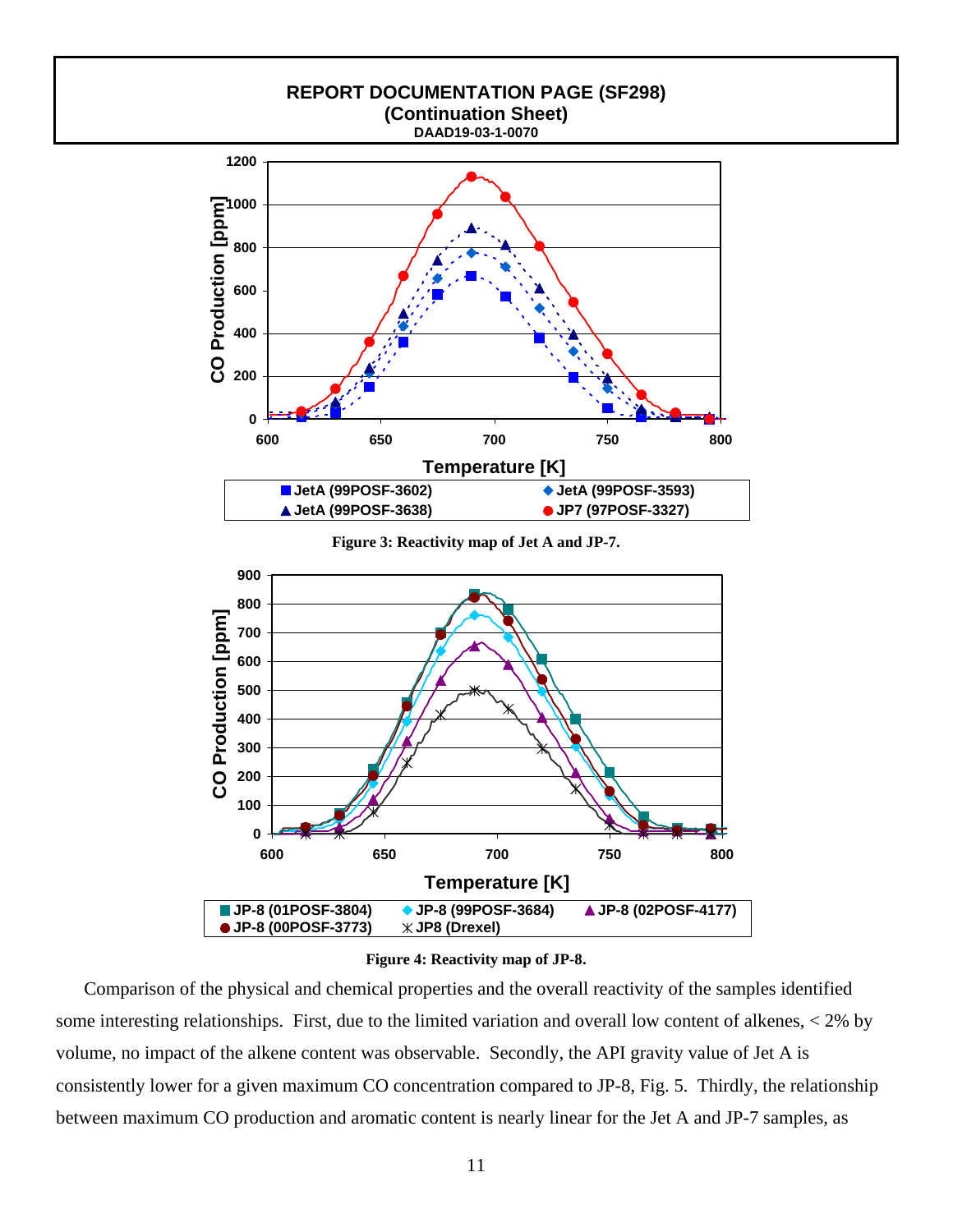shown in Fig. 6. However, the strong linear relationship between aromatic content and maximum CO production is not as apparent for the JP-8 samples. Specifically, two of the JP-8 samples, POSF-3804 and POSF-4177, clearly deviate from a linear response. There is no readily apparent cause for the behavior of these samples. Due to the high concentrations of FSII additive (1000 to 1500 ppm by volume), a direct investigation of the effects of the additive was conducted. The FSII additive was mixed with a sample of Jet A, POSF-3593, at the maximum concentration permitted by the specifications. Figure 7 shows the comparison between the reactivity maps of the "neat" and FSII modified Jet A samples. The difference between the two reactivity maps was 30 ppm, which is within the experimental repeatability. This suggests that there is no significant effect of the FSII additive on the low and intermediate temperature chemistry. Consequently, the FSII additive would not need to be included in the surrogate formulations. Furthermore, both JP-8 and Jet A have considerable variation in sulfur content, Tables 1-2, yet the impact of sulfur on the overall reactivity and the linearity of the aromatic/CO production relationships does not appear to be significant, Fig. 8. However, additional investigation on the impact of sulfur, specifically sulfur oxides, on the oxidation process is necessary. Nevertheless, there does appear to be an "average" behavior at least in the domain of the low and intermediate temperature regime and using Jet A in place of JP-8 for the development of surrogates is feasible so long as the composition of the Jet A samples is near the average composition of JP-8. The key conclusion therefore is that for jet fuel experiments conducted in both military and civilian sectors, it is acceptable to acquire a Jet A sample of "average" composition from a local airport as an equivalent of JP-8. With respect to surrogate development, significant care should be taken when selecting either a Jet A or JP-8 reference sample to ensure that the composition of the samples is representative of the average fuel composition, most notably aromatic content, otherwise significant tuning of the surrogate to a specific sample will occur.



**Figure 5: Relationship between API Gravity and maximum CO production for Jet A & JP-8.** 



**Figure 6: Relationship between aromatic content and maximum CO production for Jet A & JP-8.**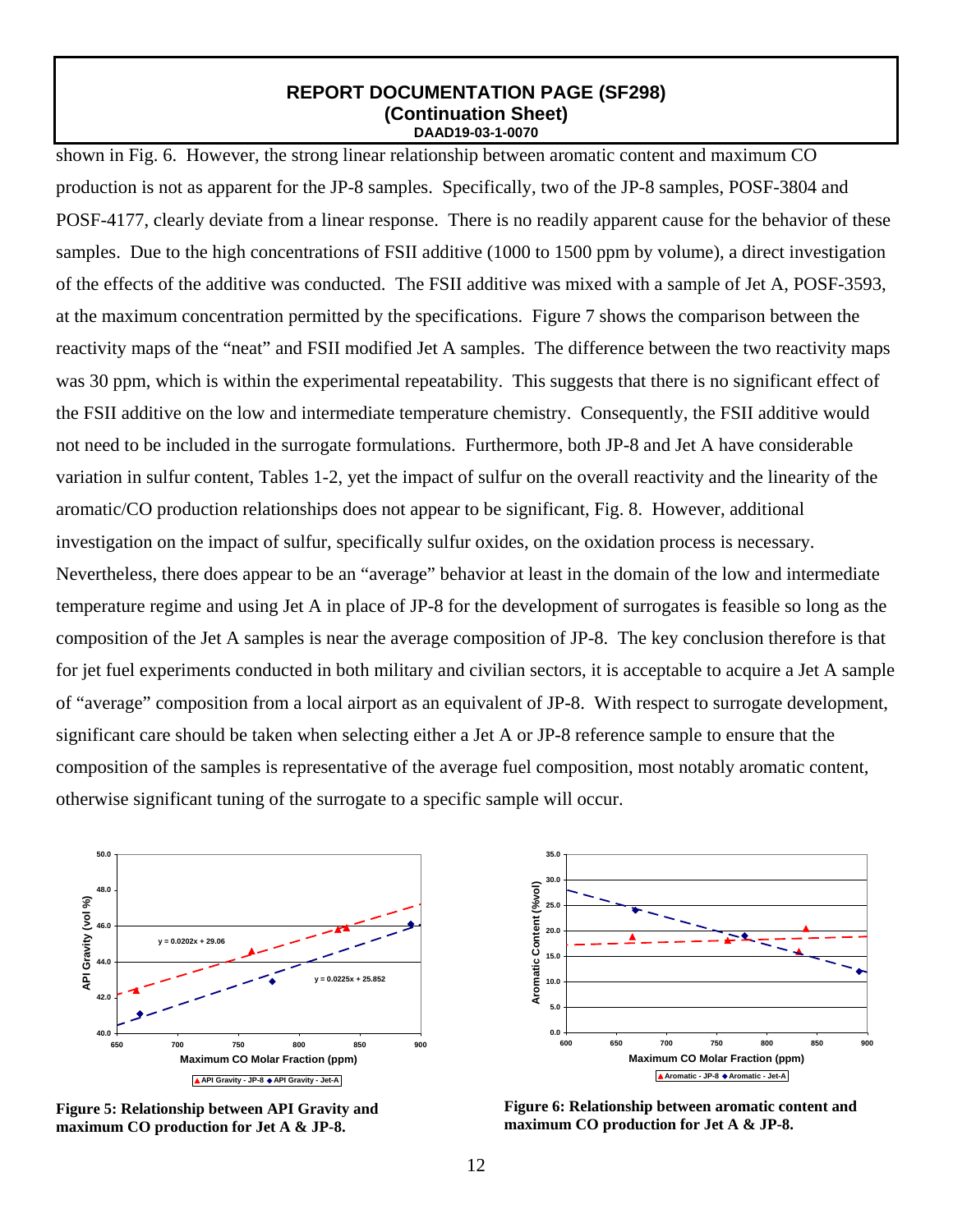

**Figure 7: Relationship between Jet A and Jet A with the FSII additive.** 



**Figure 8: Relationship between sulfur content to maximum CO production for JP-8 and Jet-A.** 

## B. Autoignition of Jet A and JP-8 in an Engine

To confirm the connection between flow reactor results and engine performance, tests were run in the single cylinder research engine facility. Three JP-8 samples and three Jet A samples, acquired from Wright-Patterson Air Force Base and described in Table 3, were stressed to the point of autoignition in the engine at equivalence ratios of 0.28, 0.35, 0.42, and 0.49. The low and intermediate temperature reactivity of the samples had been measured in the PFR facility, and these engine experiments were run to provide additional information relevant for modeling. Figures 9 and 10 show the pressure traces of the JP-8 and Jet A samples, respectively, as functions of the crank angle degree (CAD).

| Fuel           | % Alkanes and Cycloalkanes | % Aromatics | % Alkenes | Cetane Index |
|----------------|----------------------------|-------------|-----------|--------------|
| $*$ JP-8 #3684 | 80.6                       | 18.1        | 1.3       | 44.8         |
| JP-8 #3804     | 79.8                       | 9.7         | 0.5       | 47.0         |
| JP-8 #3773     | 83.4                       | 15.9        | 0.7       | 46.0         |
| *Jet A #3593   | 79.1                       | 19.0        | 1.9       | 44.4         |
| Jet A $#3602$  | 75.1                       | 24.0        | 0.9       | 40.7         |
| Jet A #3638    | 86.6                       | 12.0        | 1.4       | 45.9         |

**Table 3: Engine text matrix of jet fuel samples** 

**\*Specific samples that matched the "average" composition and properties of JP-8 and Jet A**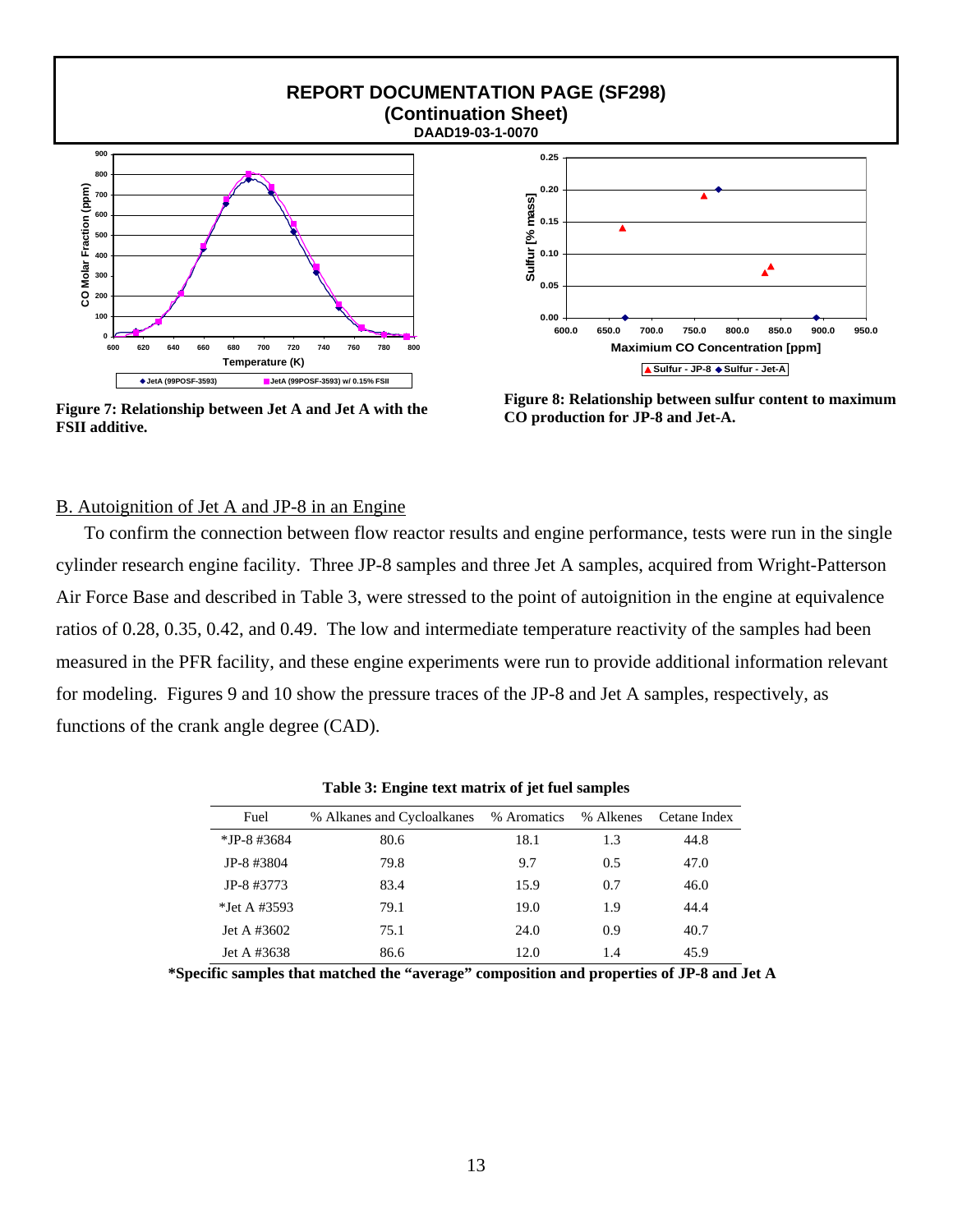

**Figure 9:** Autoignition of JP-8 samples at  $\phi = 0.49$ ,  $CR = 16$ , and  $T_{in} = 476$  K.



**Figure 10: Autoignition of Jet A samples at** φ **=0.49,**   $CR = 16$ , and  $T_{in} = 476$  K.

The differences in autoignition behavior are due to differences in the preignition chemistry, as defined by fuel properties, such as aromatic content, cycloalkane content, and cetane index. The results showed that increasing aromatic content delayed ignition timing. For the JP-8 samples, increasing cetane index shortened ignition timing. However, the Jet A samples 3593 and 3602 had essentially the same ignition time with significantly different cetane index values (44.4 and 40.7) but similar aromatic content. This confirms our prior conclusion that the ASTM formula (D 976) used for calculating these cetane indices may not be valid for jet fuels. Nevertheless, in general the engine experiments matched the flow reactor results, whereby using the same set of fuels in both experiments, the ordering of maximum CO production from greatest to least in the PFR corresponded with the ordering of the CAD at ignition from least to greatest in the engine. Furthermore, comparison of results from the four equivalence ratios showed that increasing equivalence ratio to closer to 1 advanced the ignition timing, as expected.

n-Dodecane, iso-cetane, methylcyclohexane, and 1-methylnaphthalene (the JP-8 surrogate components) were tested in the engine as representative components for linear alkanes, branched alkanes, cycloalkanes, and aromatics, respectively. Methylcyclohexane and 1-methylnaphthalene showed no reactivity as neat fuels so they were run with n-dodecane as a reaction initiator. For comparison a mixture of n-dodecane and iso-cetane was also run. Figures 11 and 12 show the measured pressure traces. Mixes 1, 2, and 3 had cetane index values of 41.0, 42.2, and 40.8, respectively. Figure 11 shows that the difference in ignition time for Mixes 1 and 2, with a cetane index difference of 1.2, is very small. However, Mix 3, with almost the same cetane index as Mix 1, showed a significantly different ignition time. This demonstrates that the autoignition behavior of mixtures cannot simply be predicted by cetane index values.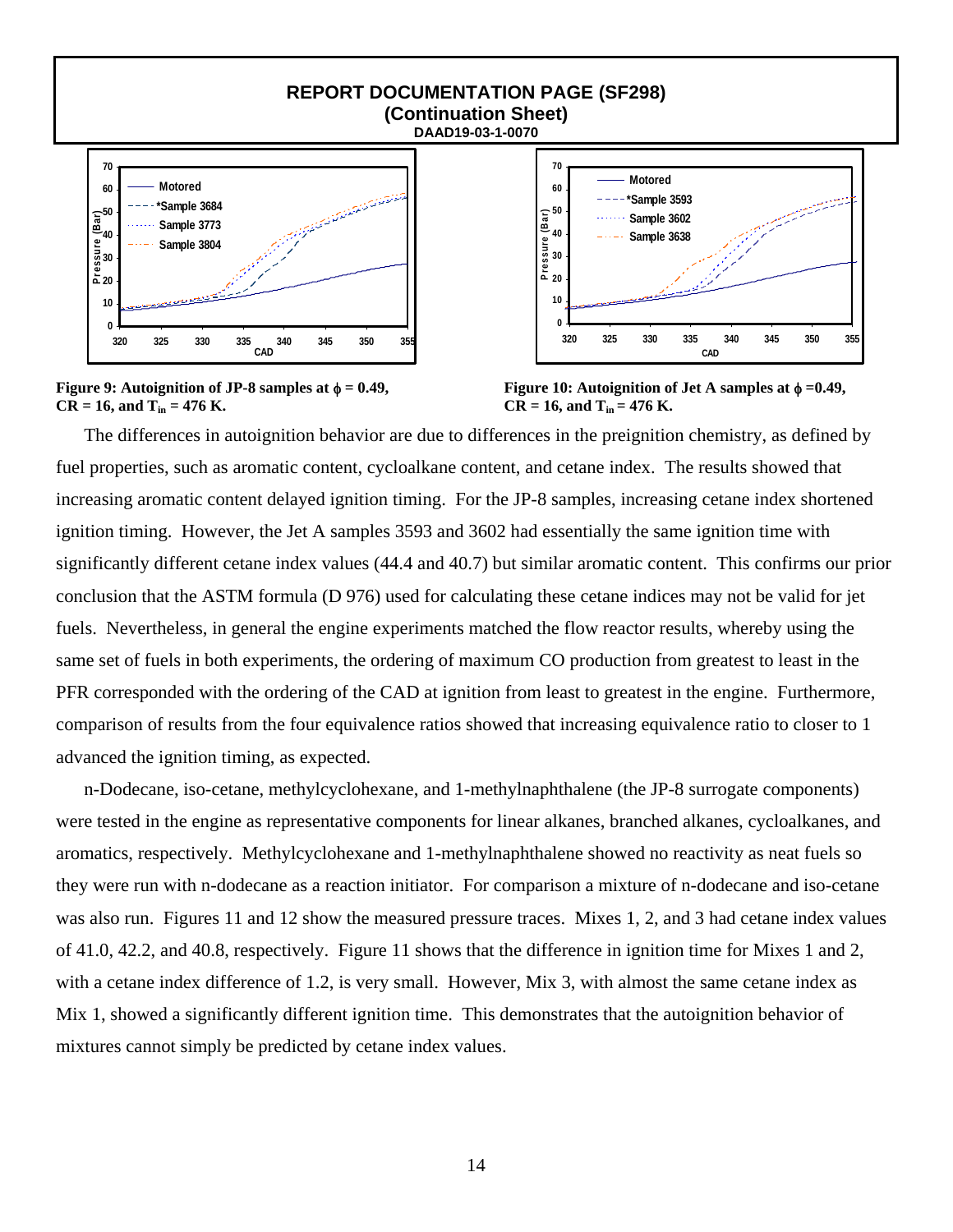

**Figure 11: Autoignition of neat n-dodecane and neat isocetane at**  $φ = 0.49$ **, CR = 16, and T<sub>in</sub> = 476 K** 



**Figure 12:** Autoignition of binary mixtures at  $\phi = 0.49$ ,  $CR = 16$ , and  $T_{in} = 476$  K

**Mix 1: 40 % n-dodecane, 60 % iso-cetane Mix 2: 37 % n-dodecane, 63 % methylcyclohexane Mix 3: 51 % n-dodecane, 49 % 1-methylnaphthalene** 

In our PFR experiments described in the next section, a mixture of 43% n-dodecane, 27% iso-cetane, 15% methylcyclohexane, and 15% 1-methylnaphthalene was shown to match the low and intermediate temperature reactivity of the average JP-8 sample, #3684. For further exploration of this mixture as a JP-8 surrogate, it was run in the engine test facility at equivalence ratios of 0.20, 0.32, and 0.35. Figures 13 and 14 show the pressure traces for the  $\phi = 0.20$  and 0.32 experiments, respectively; the  $\phi = 0.35$  data have slightly shorter ignition times than the  $\phi = 0.32$  data. The results with this mixture matched the average behavior of JP-8 and Jet A to within ~1.5 CAD, suggesting that a surrogate fuel developed in a pressurized flow reactor mimics the corresponding autoignition behavior in an engine.



**Figure 13: Comparison of the average JP-8 and Jet A**  samples and the surrogate mixture (Mix 4) at  $\phi = 0.20$ ,  $CR = 16$ , and  $T_{in} = 476$  K



**Figure 14: Comparison of the average JP-8 and Jet A**  samples and the surrogate mixture (Mix 4) at  $\phi = 0.32$ ,  $CR = 16$ , and  $T_{in} = 476$  K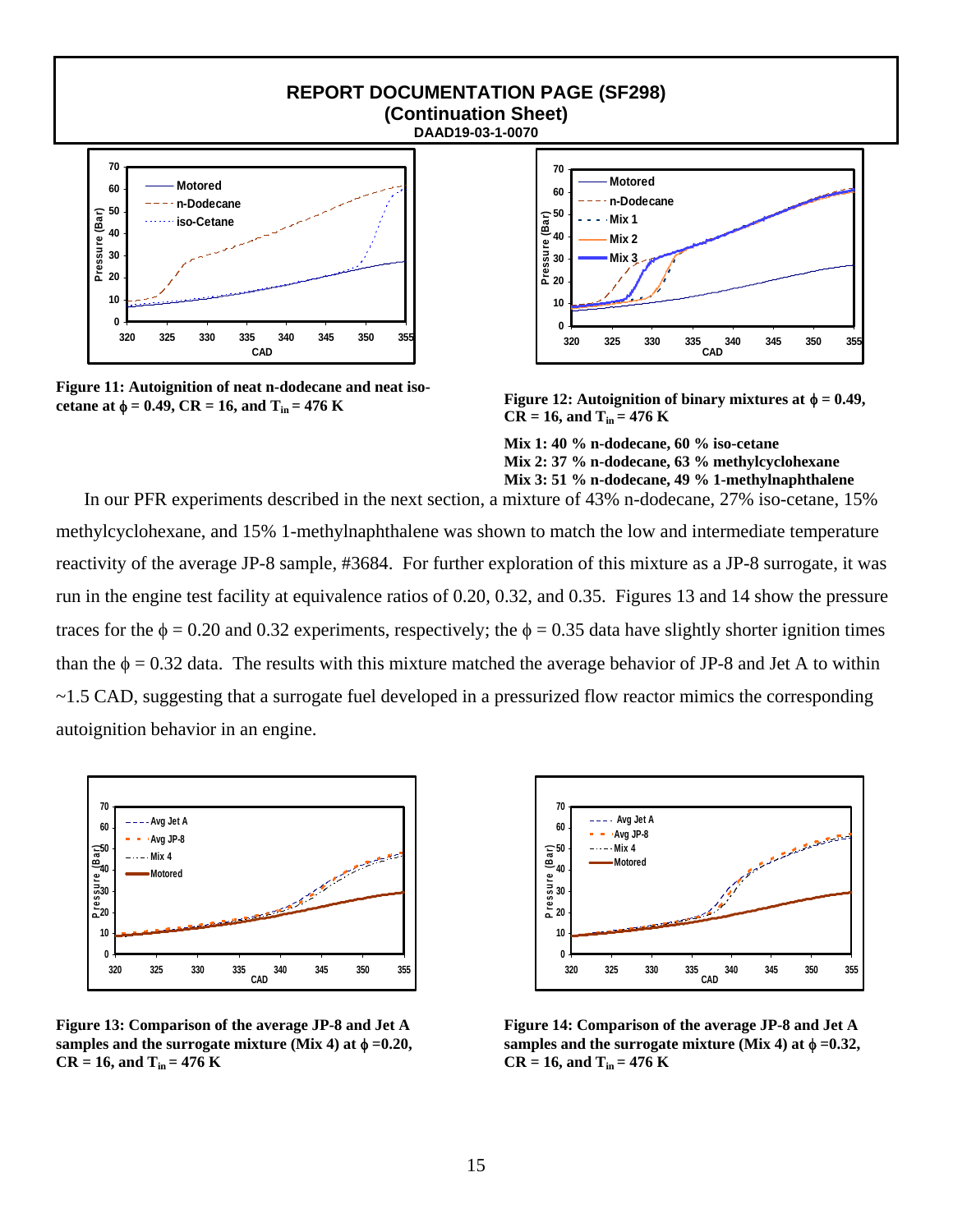## C. Oxidation of JP-8 Surrogates

Utilizing the "average" JP-8 reactivity map previously identified, two surrogate mixtures developed at Drexel and one surrogate from Sarofim and coworkers at the University of Utah were investigated. Our previous work to develop a surrogate utilized the JP-8 sample procured directly from a refinery. However, this sample is considerably less reactive than the "average" behavior, Fig. 15. Therefore, the previous five component surrogate (S9) was "tuned" to match a lower than "average" reactivity. This illustrates the dangers of utilizing a non-average sample of JP-8 or Jet A. Of the developed surrogates, the mixture that matched the "average" JP-8 reactivity the closest was a four component mixture (S1) consisting of 43% n-dodecane, 27% iso-cetane, 15% methylcyclohexane, and 15% 1-methylnaphthalene. Although this surrogate reasonably matches the reactivity of JP-8, the peak of reactivity was shifted to a higher temperature by approximately 10 °C. The surrogate from Sarofim and coworkers was a mixture of 5% iso-octane, 5% methylcyclohexane, 20% toluene, 25% n-decane, 25% n-dodecane and 20% n-tetradecane (Violi et al., 2002). This surrogate was developed to simulate the volatility, sooting propensity, boiling-point curves, and compositional characteristics of JP-8. However, the reactivity mapping experiments show that the Sarofim surrogate, composed of 70% linear alkanes of  $C_{10}$  to  $C_{14}$ , is significantly more reactive than the JP-8 samples, which have an average concentration of 59% linear *and* branched alkanes (Edwards et al., 2006).



**Figure 15: Surrogate comparison to "Average" JP-8 Reactivity Map.**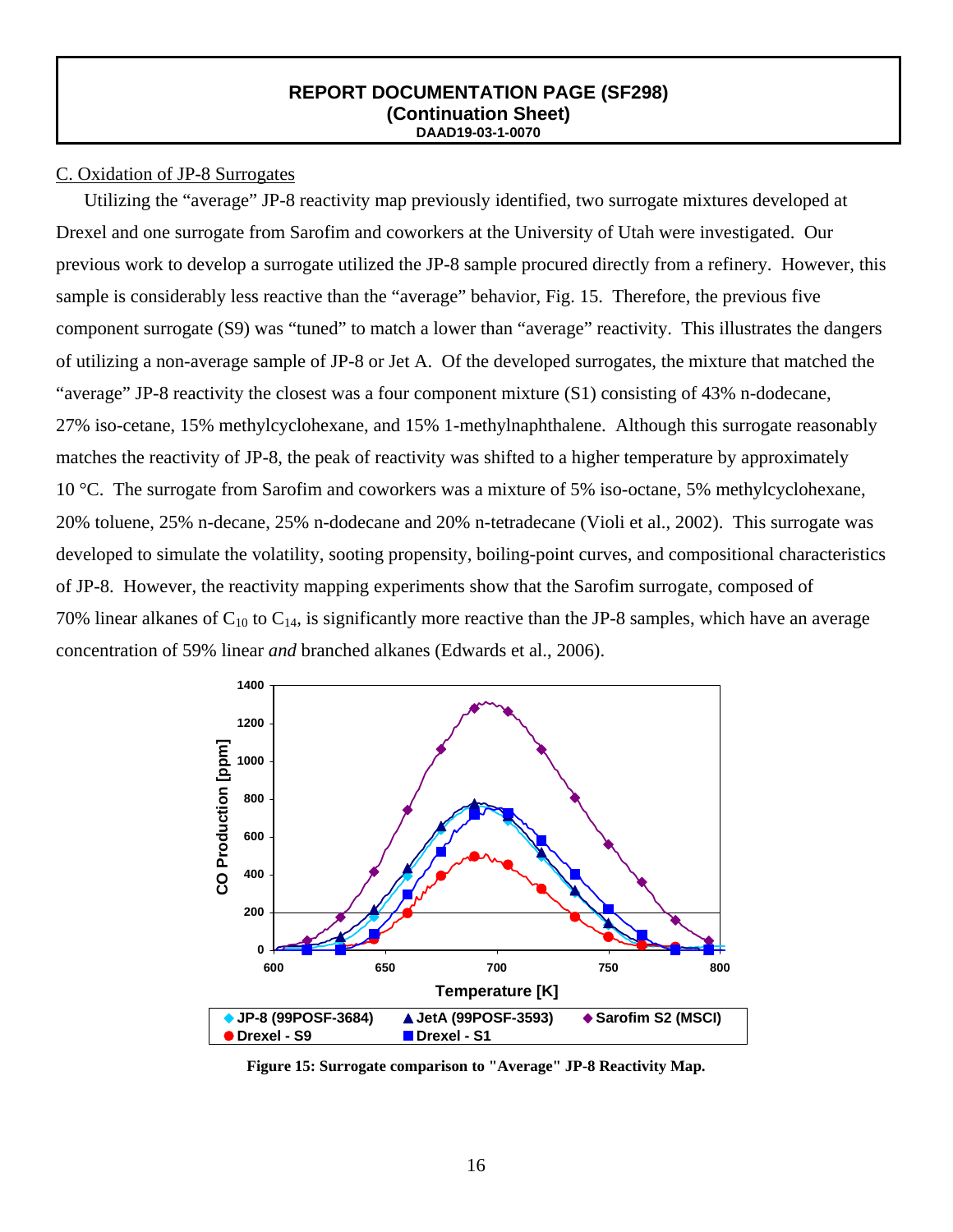## D. Detailed Speciation of n-Dodecane Oxidation

n-Dodecane was studied from 600 to 800 K at 8 atm pressure for a residence time of 120 ms under 80.0% N2 dilution and 0.25 equivalence ratio (CCD experiment). A CIT experiment was also run at 683 K inlet temperature at 8 atm pressure and samples were collected at residence times of 40 to 150 ms. In the CCD experiment, a strong NTC behavior started at 695 K, Figs. 16-17. Species identified and quantified included CO, CO2, methane, ethene, 1-propene, acetaldehyde, 1-butene, 2-propenal, propanal, 3-buten-2-one, butanal, 1 pentene, pentanal, 1-hexene, hexanal, 1-heptene, heptanal, 1-octene, octanal, 1-nonene, 1-decene, several dodecene isomers, and n-dodecane, Figs. 18-19. When n-dodecane fragmented, it formed smaller hydrocarbons in the  $C_1$  to  $C_6$  range. The major intermediates identified were acetaldehyde, ethane, 1-hexene, propanal, and 1propene. Formaldehyde was also a significant intermediate species, but was not quantified during this study. Mechanistic analysis indicated that the secondary hydrogen bonds were the first to be abstracted, specifically, the hydrogen from the second and third carbon atoms from each end of the linear chain, as noted by the *b* and *c* hydrogens, Fig. 20. The decomposition pathways of the  $b\dot{C}_{12}H_{25}$  and  $c\dot{C}_{12}H_{25}$  radicals were addition of molecular oxygen to form an alkylperoxy radical and β-scission to form a lower molecular weight alkene and an alkyl radical. However, as indicated by large concentrations of dodecene, not all of the fuel fragmented into smaller intermediates. The experiments were compared with a lumped model consisting of 7400 reactions among 276 species (Agosta et al., 2004). The model reasonably predicted the decomposition of the fuel and the formation of CO. However, the model overpredicted the formation of smaller alkenes and aldehydes. The experimental results suggest that a  $C_6$  radical species should replace the current  $C_7$  radicals in the mechanism, based on the measurement of a significantly higher concentration of 1-hexene than 1-heptene. Secondly, while the mechanism assumes that no conjugate alkenes are formed, the measured species distribution indicates that they should be included in the reaction set. The carbon balance data suggest that several groups of large hydrocarbons (including some oxygenates), that could not be quantified, are formed during the reaction.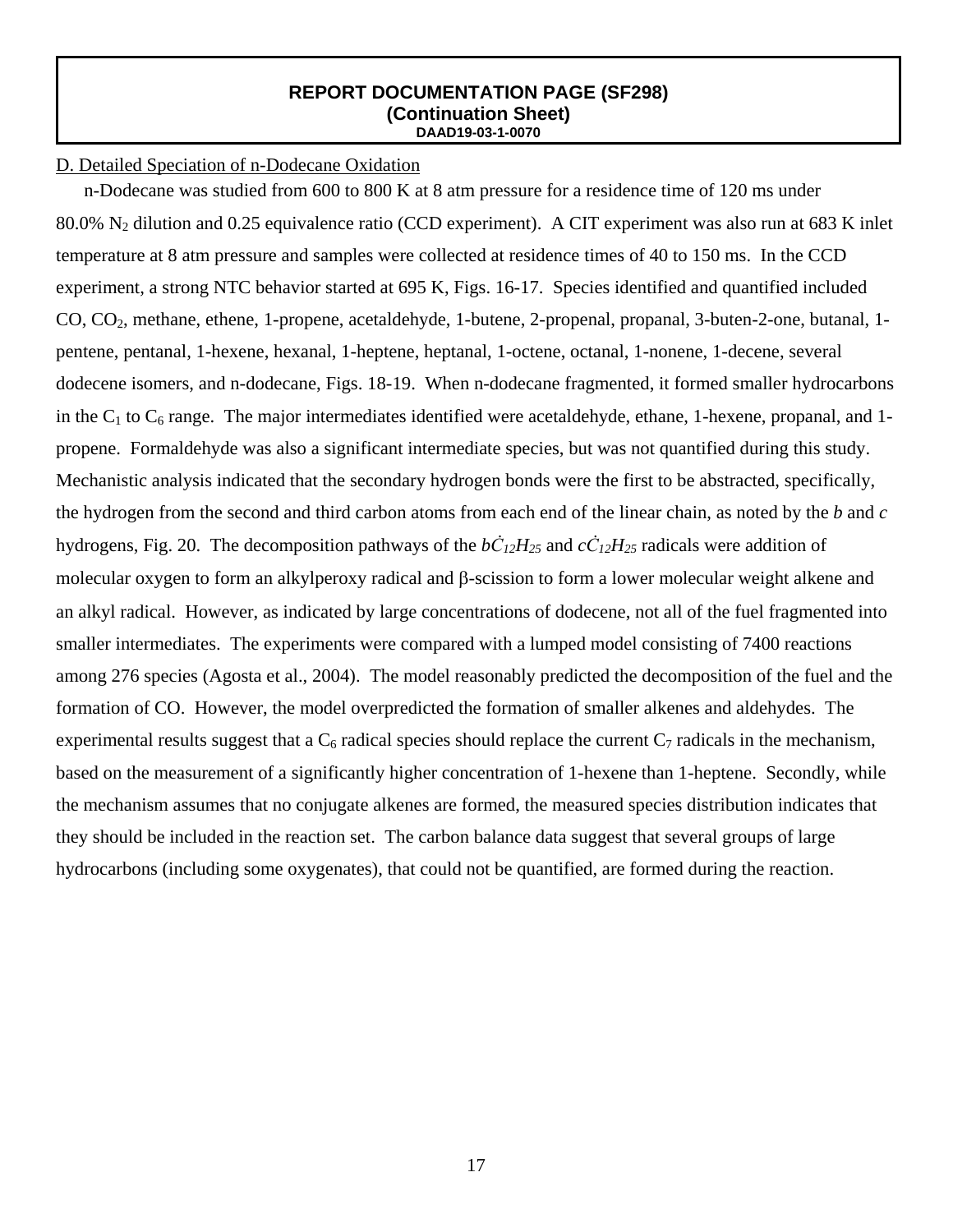

**Figure 16: Experimental n-dodecane (points), model n-dodecane (line), and temperature rise during the n-dodecane CCD experiment at 120 ms.** 



**Figure 18: Major alkene intermediates during the n-dodecane CCD experiment at 120 ms.** 



**Figure 17: Experimental (points) and model (lines) for CO**  and CO<sub>2</sub> during the n-dodecane CCD experiment at **120 ms.** 



**Figure 19: Major oxygenate intermediates during the n-dodecane CCD experiment at 120 ms.**

| $a$ | $b$ | $c$ | $d$ | $e$ | $f$ | $f$ | $e$ | $d$ | $c$ | $b$ | $a$ |     |     |     |     |     |     |     |     |     |     |     |     |     |     |     |     |     |     |     |     |     |     |     |     |     |     |     |     |     |     |     |     |     |     |     |     |     |     |     |     |     |     |     |     |     |     |     |     |     |     |     |
|-----|-----|-----|-----|-----|-----|-----|-----|-----|-----|-----|-----|-----|-----|-----|-----|-----|-----|-----|-----|-----|-----|-----|-----|-----|-----|-----|-----|-----|-----|-----|-----|-----|-----|-----|-----|-----|-----|-----|-----|-----|-----|-----|-----|-----|-----|-----|-----|-----|-----|-----|-----|-----|-----|-----|-----|-----|-----|-----|-----|-----|-----|-----|
| $a$ | $C$ | $C$ | $C$ | $C$ | $C$ | $C$ | $C$ | $C$ | $C$ | $C$ | $C$ | $C$ | $C$ | $C$ | $C$ | $C$ | $C$ | $C$ | $C$ | $C$ | $C$ | $C$ | $C$ | $C$ | $C$ | $C$ | $C$ | $C$ | $C$ | $C$ | $C$ | $C$ | $C$ | $C$ | $C$ | $C$ | $C$ | $C$ | $C$ | $C$ | $C$ | $C$ | $C$ | $C$ | $C$ | $C$ | $C$ | $C$ | $C$ | $C$ | $C$ | $C$ | $C$ | $C$ | $C$ | $C$ | $C$ | $C$ | $C$ | $C$ | $C$ | $C$ |

Figure 20: n-C<sub>12</sub>H<sub>26</sub> chemical structure.

## E. Detailed Speciation of iso-Cetane Oxidation

Due to a lack of reactivity using neat iso-cetane, a mixture of 60% 2,2,4,4,6,8,8-heptamethyl-nonane (iso-cetane) and 40% n-dodecane was examined, where the n-dodecane serves as a reaction initiator. The mixture was studied over the temperature range 600 to 800 K at 8 atm pressure at a residence time of 175 ms under 70.0%  $N_2$  dilution and 0.30 equivalence ratio (CCD experiment) and at residence times of 65 to 220 ms at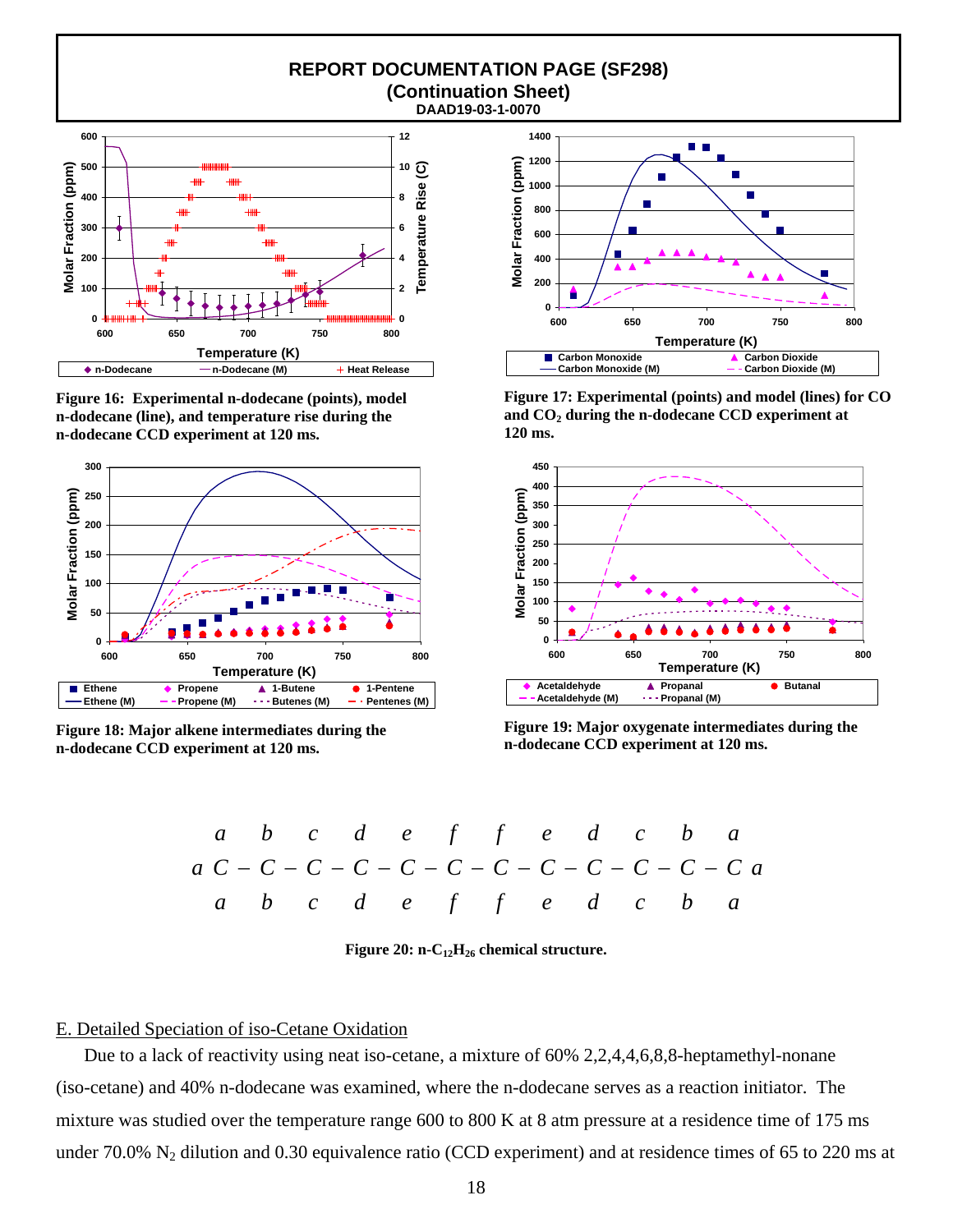8 atm pressure at a temperature of 687 K (CIT experiment). In the CCD experiment, a strong NTC behavior started at 690 K, Figs. 21-22. Species identified and quantified included  $CO$ ,  $CO<sub>2</sub>$ , methane, ethene, 1-propene, acetaldehyde, 1-butene, 2-methyl-1-propene, 2-propanone, 2-propenal, propanal, 2-methyl-propanal, 2-methyl-2-propanal, 3-buten-2-one, butanal, 1-pentene, pentanal, 1-hexene, hexanal, 4,4-dimethyl-1-pentene, 4,4 dimethyl-2-pentene, 4,4-dimethyl-2-pentanone, 1-heptene, heptanal, 2,4,4-trimethyl-1-pentene, 2,4,4-trimethyl-2-pentene, 1-octene, octanal, 1-nonene, 1-decene, several tetramethyl-heptene isomers, 2,4,4,6,6-pentamethyl-1 heptene, several dodecene isomers, several hexamethyl-nonene isomers, n-dodecane, and iso-cetane. The major intermediates identified and quantified that can be attributed to iso-cetane oxidation were 2-propanone, 2 methyl-1-propene, 2,2,4-trimethyl-1-pentene, 2,2,4-trimethyl-2-pentene, and 4,4-dimethyl-2-pentanone. Based on the identification of intermediate species, it was proposed that in the iso-cetane/n-dodecane reaction half of the fragments were less than half of the size of the original molecule. However, it is unclear how much of the iso-cetane molecule remains intact in the form of oxygenates or smaller alkenes because no  $C_{16}$  intermediates were identified. However, a comparison of iso-cetane and n-dodecane results suggests that  $C_{16}$  intermediates are formed. The experimental results were compared with a lumped model consisting of 7400 reactions among 276 species (Agosta et al., 2004). Agreement between the data and model was good, but the model overpredicted the formation of smaller alkenes and aldehydes. Mechanistic analysis revealed that the *a* and *h* hydrogens (Fig. 23) were the first to be abstracted. Despite higher bond energies, the larger number of these hydrogen sites controls the reaction pathway.



**Figure 21: iso-Cetane, n-dodecane, and temperature rise during the iso-cetane / n-dodecane CCD experiment at 175 ms.** 



Figure 22: CO and CO<sub>2</sub> during the iso-cetane / n-dodecane **CCD experiment at 175 ms.**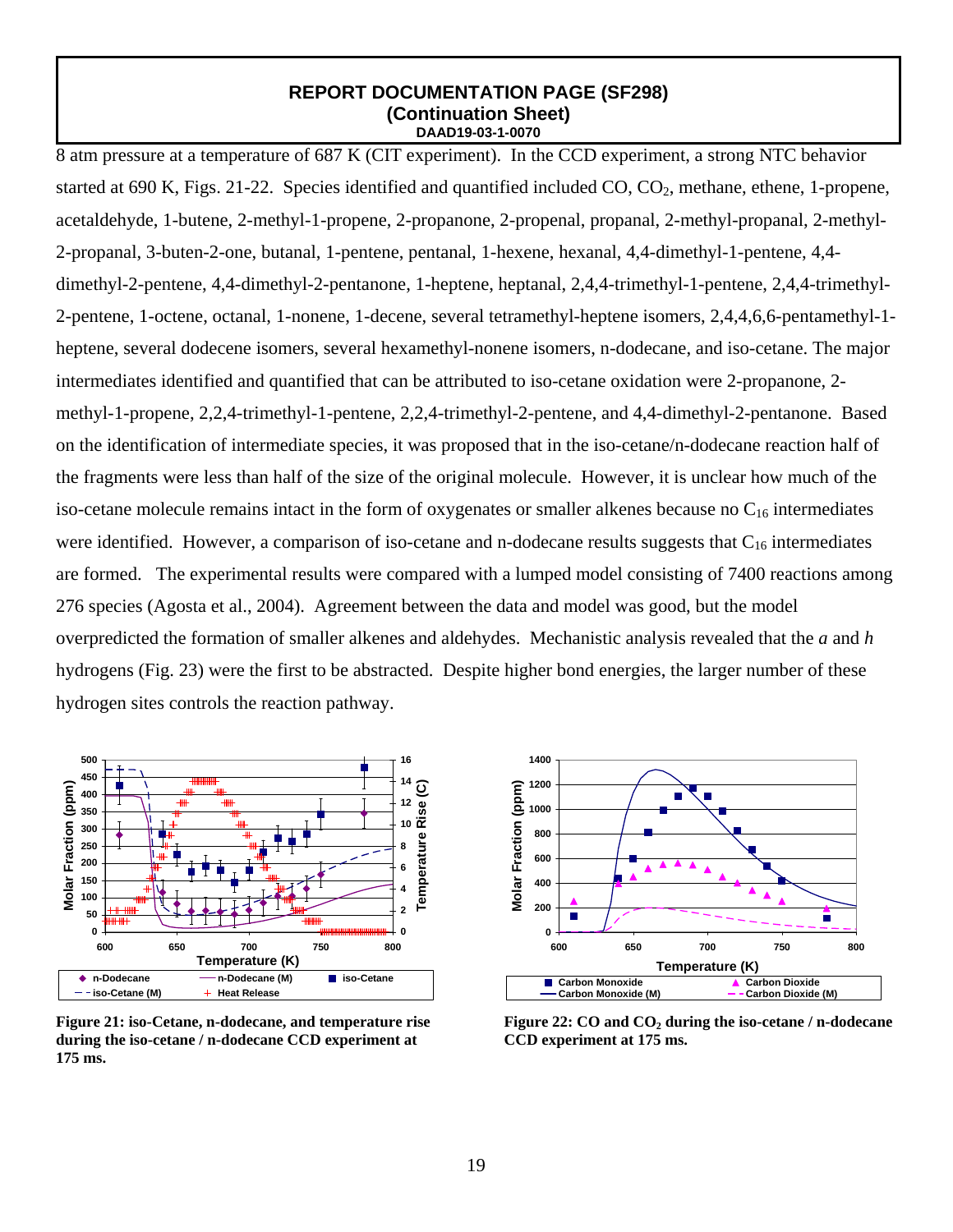|                | <b>REPORT DOCUMENTATION PAGE (SF298)</b><br>(Continuation Sheet)<br>DAAD19-03-1-0070 |  |               |                |               |  |                     |  |                |       |                                      |       |   |   |                |       |   |   |
|----------------|--------------------------------------------------------------------------------------|--|---------------|----------------|---------------|--|---------------------|--|----------------|-------|--------------------------------------|-------|---|---|----------------|-------|---|---|
|                |                                                                                      |  | a             |                |               |  | C                   |  |                |       |                                      |       |   |   | h              |       |   |   |
|                |                                                                                      |  | $a \quad C$   |                | $a$ c C c     |  |                     |  |                |       | $f \quad C \quad f \qquad h \quad C$ |       |   |   |                | h     |   |   |
|                | $\mathfrak a$                                                                        |  |               |                | b             |  |                     |  | $\overline{d}$ |       |                                      |       | g |   |                |       | h |   |
| $\mathfrak{a}$ |                                                                                      |  |               |                | $\mathcal{C}$ |  | $- C - C$           |  |                | $-$ C |                                      | $-$ C |   |   | $\overline{C}$ | $- C$ |   | h |
|                | a                                                                                    |  |               |                | b             |  |                     |  | d              |       | $\ell$                               |       | g |   |                |       | h |   |
|                |                                                                                      |  | $a \quad C$   | $\overline{a}$ |               |  | $c \quad C \quad c$ |  |                |       |                                      |       |   | h | C              | h     |   |   |
|                |                                                                                      |  | $\mathfrak a$ |                |               |  | $\mathcal{C}$       |  |                |       |                                      |       |   |   |                |       |   |   |

Figure 23: iso-C<sub>16</sub>H<sub>34</sub> chemical structure.

## F. Detailed Speciation of Methylcyclohexane Oxidation

A mixture of 63% methylcyclohexane and 37% n-dodecane was studied in the PFR over the temperature range 600 to 800 K at a pressure of 8 atm at a residence time of 120 ms under 80.0%  $N_2$  dilution and 0.30 equivalence ratio (CCD experiment), and at residence times of 40 to 150 ms at 8 atm pressure at a temperature of 668 K (CIT experiment). In the CCD experiment, a strong NTC behavior started at 695 K, Figs. 24-25. The species identified and quantified included CO, CO<sub>2</sub>, ethene, 1-propene, acetaldehyde, 1butene, 2-propenal, propanal, 3-buten-2-one, butanal, 1-pentene, pentanal, 1,3-cyclohexadiene, cyclohexene, benzene, cyclohexanone, cyclohex-2-en-1-one, 1-hexene, hexanal, several methyl-1-cyclohexene isomers, 1 methylenecyclohexane, several C<sub>7</sub>H<sub>10</sub>O isomers, several C<sub>7</sub>H<sub>12</sub>O isomers, toluene, 1-heptene, heptanal, 1octene, octanal, 1-nonene, 1-decene, several dodecene isomers, n-dodecane, and methylcyclohexane. The results indicate that at low and intermediate temperatures and lean stoichiometry methylcyclohexane undergoes dehydrogenation, rather than the ring rupture observed in high temperature methylcyclohexane studies (Granata et al., 2003; Zeppieri et al., 1997). In addition, the model assumed that the *a* site (Fig. 26) was the first to be removed, followed by ring opening and fragmentation. Analysis of the partial oxidation products suggests that dehydrogenation is preferred via *b*, *c*, *d*, or *e* sites. Sites *c*, *d*, and *e* might be equally selected given that the three methyl-1-cyclohexene isomers were detected in similar quantities. A new set of reactions for methylcyclohexane (Fig. 27) in the low and intermediate temperatures regimes was proposed to reflect the product distribution. Decomposition is initiated by abstraction of hydrogen from the ring (N1, N2, and N3). This is followed by oxygen addition to the  $\frac{c}{c}H_{10}CH_3$  radical (N4). Additional steps include internal isomerization (N5 and N6) and the formation of conjugate alkenes (N7). The methyl-1-cyclohexene isomers decompose through hydrogen abstraction of allylic hydrogen (N8 and N9).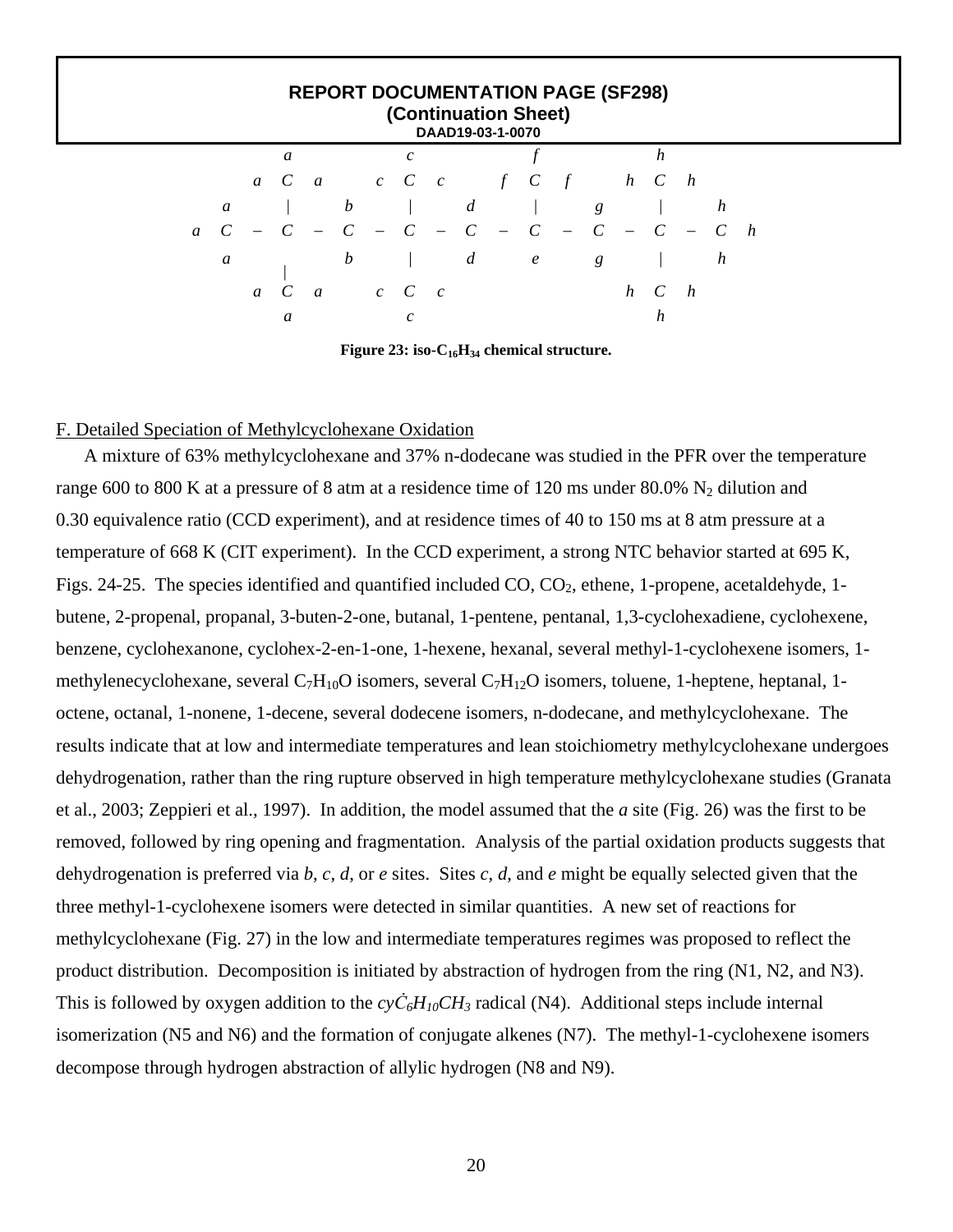

**Figure 24: Methylcyclohexane, n-dodecane, and temperature rise during the methylcyclohexane / n-dodecane CCD experiment at 120 ms.**



Figure 25: CO and CO<sub>2</sub> during the methylcyclohexane / **n-dodecane CCD experiment at 120 ms.**



Figure 26: C<sub>7</sub>H<sub>14</sub> chemical structure.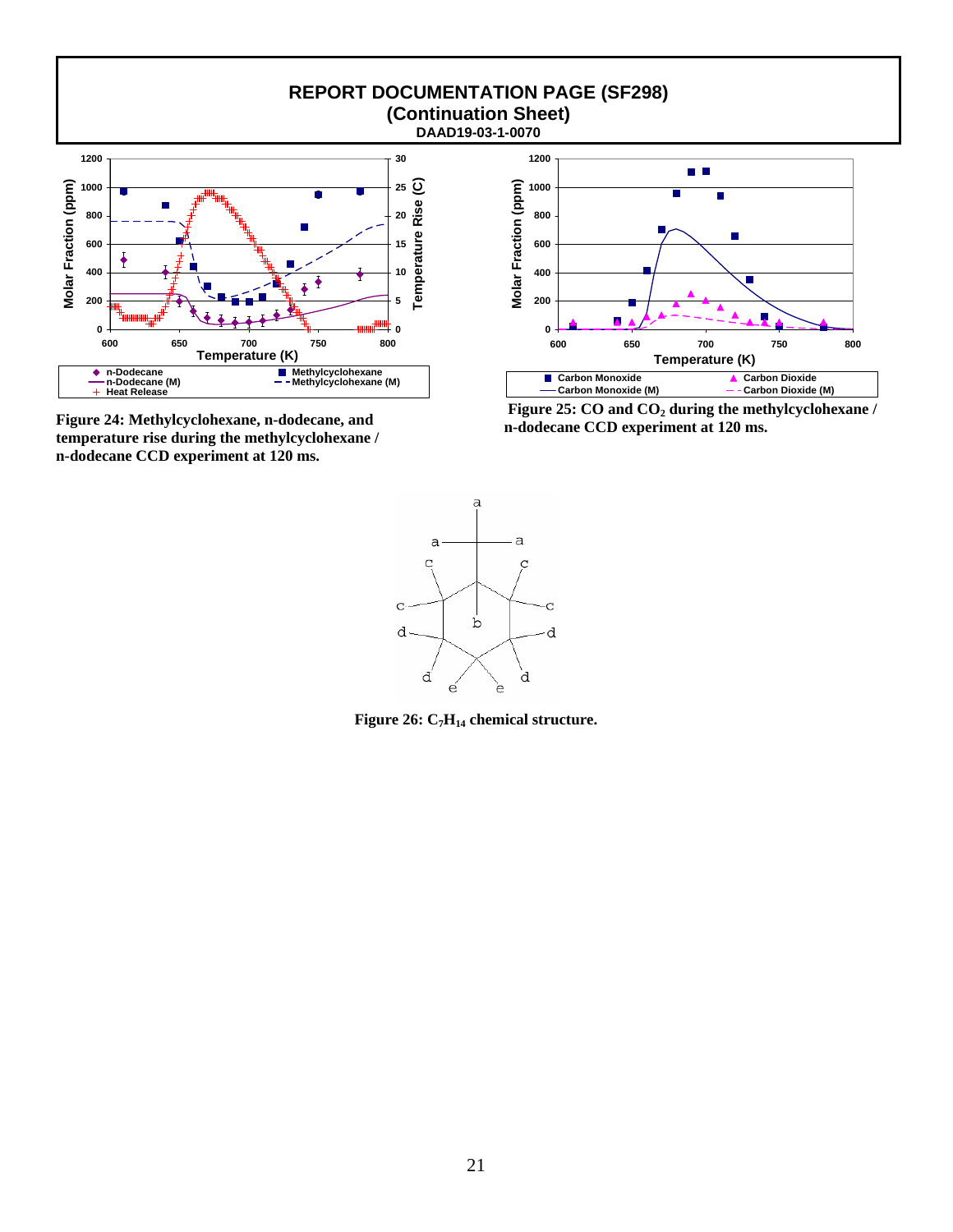| <b>REPORT DOCUMENTATION PAGE (SF298)</b><br>(Continuation Sheet)<br>DAAD19-03-1-0070 |                       |                                                      |       |  |  |  |  |  |
|--------------------------------------------------------------------------------------|-----------------------|------------------------------------------------------|-------|--|--|--|--|--|
| $cyc_{6}H_{11}CH_{3} + O_{2} + M$                                                    | $\longleftrightarrow$ | $cyc_{6}H_{10}CH_{3} + H\dot{O}_{2} + M$             | (N1)  |  |  |  |  |  |
| $cyc_{6}H_{11}CH_{3} + \dot{O}H$                                                     | $\longleftrightarrow$ | $cyc_{6}H_{10}CH_{3} + H_{2}O$                       | (N2)  |  |  |  |  |  |
| $cyc_{6}H_{11}CH_{3} + H\dot{O}_{2}$                                                 | $\longleftrightarrow$ | $cy\dot{C}_6H_{10}CH_3 + H_2O_2$                     | (N3)  |  |  |  |  |  |
| $cyc_{6}H_{10}CH_{3} + O_{2}$                                                        | $\longleftrightarrow$ | $cyc_{6}H_{10}(O\dot{O})CH_{3}$                      | (N4)  |  |  |  |  |  |
| $cyc_{6}H_{10}(O\dot{O})CH_{3}$                                                      | $\longleftrightarrow$ | cyC <sub>6</sub> H <sub>9</sub> (OOH)CH <sub>3</sub> | (N5)  |  |  |  |  |  |
| $cyc_{6}H_{9}(OOH)CH_{3}$                                                            | $\longleftrightarrow$ | $cyc_{\delta}H_{\varphi}(O)CH_{\varphi} + OH$        | (N6)  |  |  |  |  |  |
| $cyc_{\epsilon}H_{\epsilon} (OOH)CH_{\epsilon}$                                      | $\longleftrightarrow$ | $cyc_{6}H_{9}CH_{3} + H\dot{O}_{2}$                  | (N7)  |  |  |  |  |  |
| $cyc_{6}H_{9}CH_{3} + OH$                                                            | $\longleftrightarrow$ | $cyc_{6}H_{8}CH_{3} + H_{2}O$                        | (N8)  |  |  |  |  |  |
| $cyc_{6}H_{9}CH_{3} + HO_{2}$                                                        | $\longleftrightarrow$ | $cyc_{6}H_{8}CH_{3} + H_{2}O_{2}$                    | (N9)  |  |  |  |  |  |
| $cyc_{6}H_{8}CH_{3}+O_{2}$                                                           | $\longleftrightarrow$ | $cyc_{6}H_{8}(O\dot{O})CH_{3}$                       | (N10) |  |  |  |  |  |
| $cyc_{\epsilon}H_{\epsilon}(O\dot{O})CH_{\epsilon}$                                  | $\longleftrightarrow$ | $cyc_{6}H_{7}(OOH)CH_{3}$                            | (N11) |  |  |  |  |  |
| $cyc_{s}H_{7}(OOH)CH_{3}$                                                            | $\longleftrightarrow$ | $cyc_{6}H_{7}(O)CH_{3}$                              | (N12) |  |  |  |  |  |

Figure 27: Steps for C<sub>7</sub>H<sub>14</sub> reaction mechanism in low and intermediate temperature regimes.

## G. Detailed Speciation of 1-Methylnaphthalene Oxidation

A mixture of 49% 1-methylnaphthalene and 51% n-dodecane was studied in the PFR over the temperature range 600 to 800 K at 8 atm pressure at a residence time of 175 ms under 70.0%  $N_2$  dilution and 0.30 equivalence ratio (CCD experiment). Due to excessive sooting in the sampling probe, species quantification and CIT experiments were not conducted. Species that were identified and attributed to the 1-methylnaphthalene included benzene, toluene, benzaldehyde, ethyl-benzene, acetophenone, indene, naphthalene, and 1-naphthaldehyde. The most abundant species were naphthalene, 1-naphthaldehyde, and benzaldehyde. Previous studies showed that the major intermediates produced by the monocyclic aromatic toluene were benzene, benzaldehyde, phenol, and ethyl-benzene, with no appreciable ring scission or growth (Ellis et al., 2003; Emdee et al., 1992). Furthermore, previous high temperature 1-methylnaphthalene studies showed that 1-methylnaphthalene decomposition is similar to that of toluene (Shaddix et al., 1992; Shaddix et al., 1997). However, from our measurements, a significant fraction of 1-methylnaphthalene formed soot or benzaldehyde, indicating that bicyclic aromatics such as 1-methylnaphthalene are considerably less stable than monocyclic aromatics in the low and intermediate temperature regimes.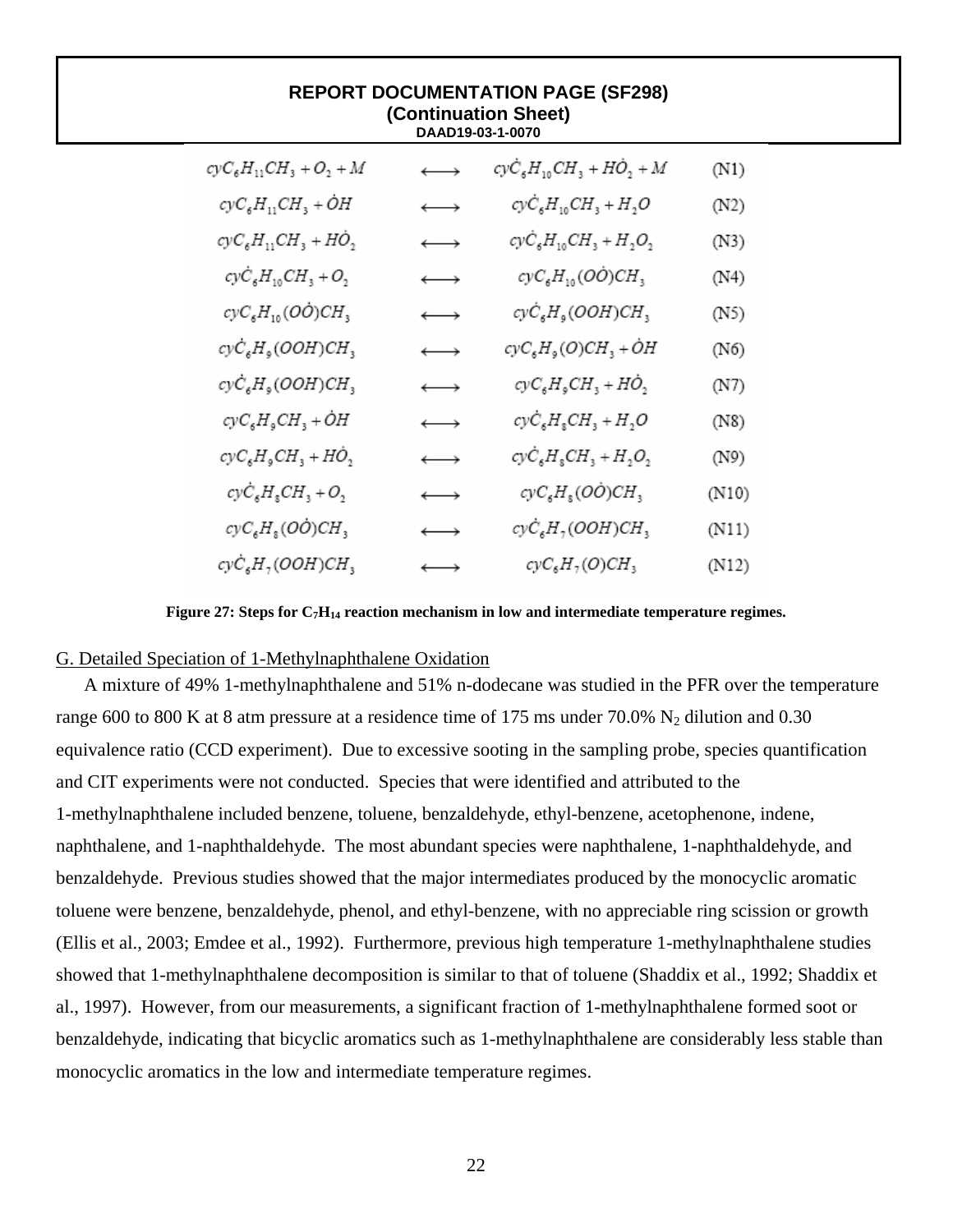## H. Detailed Speciation of JP-8 Surrogate Oxidation

The oxidation of JP-8 surrogate S1, consisting of 43% n-dodecane, 27% iso-cetane, 15% methylcyclohexane, and 15% 1-methylnaphthalene by volume, was studied in the PFR over the temperature range 600 to 800 K at 8 atm pressure at a residence time of 175 ms under 70.0%  $N_2$  dilution and 0.30 equivalence ratio (CCD experiment), and at residence times of 60 to 170 ms at 8 atm pressure at a temperature of 672 K (CIT experiment), Figs. 28-29. Detailed species measurements were made during both types of experiment, Figs. 30-31. Experimental results were compared to a lumped model and model predictions were good, however the model deficiencies identified during the binary mixture analysis were also evident for the more complex mixture. One major conclusion drawn from the JP-8 surrogate studies is that a relatively simple surrogate mixture can adequately reproduce the complex behavior of full boiling range fuels like JP-8.



**Figure 28: n-Dodecane, iso-cetane, methylcyclohexane, 1-methylnaphthalene, and temperature rise during the S1 surrogate CCD experiment at 175 ms.** 



**Figure 30: Major alkene intermediate during the S1** 



Figure 29: CO and CO<sub>2</sub> during the S1 surrogate CCD **experiment at 175 ms.**



**surrogate CCD experiment at 175 ms. Figure 31: Major oxygenate intermediates during the S1 Figure 31:** Major oxygenate intermediates during the S1 **surrogate CCD experiment at 175 ms**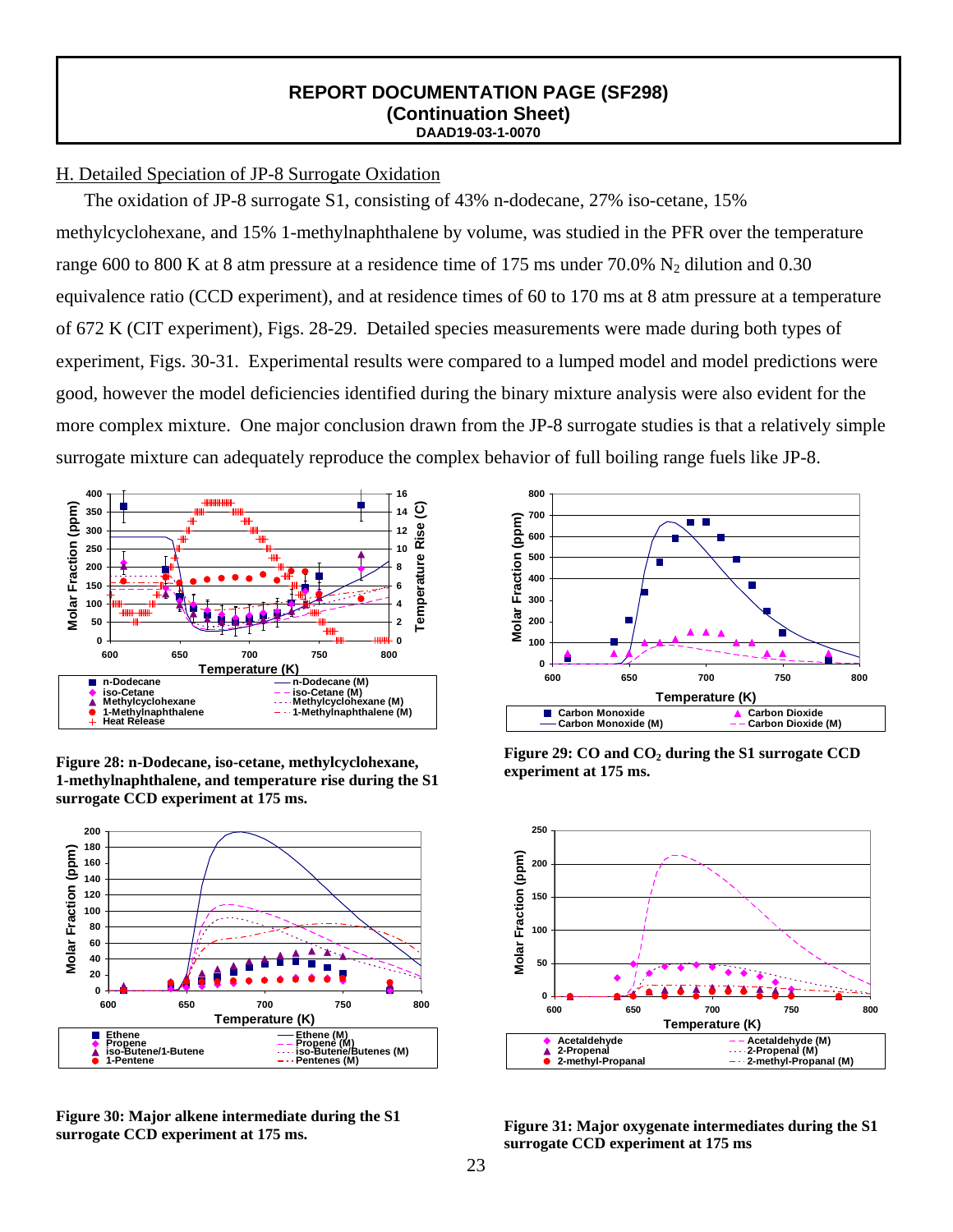## I. Detailed Speciation of 1-Pentene Oxidation

Though 1-pentene is not a component of the JP-8 surrogate S1, it is a major alkene intermediate of many larger hydrocarbons and provides insight into the reactivity of larger alkenes that could be JP-8 surrogate components. The oxidation of 1-pentene was studied in the PFR from 610 to 800 K at a pressure of 8 atm under stoichiometric and dilute conditions at a residence time of 175 ms (CCD experiment). A clear NTC behavior was observed at 8 atm, equivalence ratio of 0.51, nitrogen dilution of 70%, and residence time of 175 ms. The start of NTC occurred at 710 K. Slightly more than 40% of the initial fuel concentration was converted to intermediate species near the start of the NTC region, Fig. 32. The species identified and quantified included CO, CO2, ethene, formaldehyde, 1-propene, acetaldehyde, 1-butene, 1,3-butadiene, 2-propenal, 2-butanone, propanal, 1-pentene, n-pentane, 2-pentene (cis & trans), 1,3-pentadiene (cis & trans), cyclopentene, 3-buten-2 one, butanal, 2-methyl-furan, 2-propyl-oxiran, 2-pentenal, and 1-penten-3-ol. The most abundant of the hydrocarbon intermediates were formaldehyde, butanal, acetaldehyde, 2-propenal, ethene, and 1-propene. Representative results from the CCD experiment are presented in Figs. 33-35. Since formaldehyde was a major combustion intermediate and is not detectable with the FID, the MS signal was used to estimate its concentration. As a result, significant errors and scatter were observed in the estimated concentrations. For the other intermediate species, analysis of variance (ANOVA) and regression analysis were employed in an effort to quantify the errors associated with their quantification. The results of this analysis are included in the quantification graphs. Due to the lower sensitivity of the FID to oxygenated hydrocarbons, the errors associated with these compounds are larger than for non-oxygenated hydrocarbons. The identified intermediates accounted for 85% of the available carbon atoms (21380 C atoms). Note that this carbon balance only includes the carbon from positively identified compounds and does not include unidentified peaks of known molecular weight. Including these unidentified peaks, which based on MS fragmentation patterns should be mainly  $C_5$ oxygenates, would increase the carbon balance to above 90%. It is also important to note that this analysis does not include other sources of errors, such as sample extraction errors, variations in reactor flow rates, possible decay of the samples prior to analysis, or errors resulting from carbon number correction factors. Nonetheless, the intermediate species were compared to an existing detailed kinetic model containing 3385 reactions and 837 species (Touchard et al, 2005). In general, the comparisons between the model and experimental results were good. However, the formation of CO, 1-propene, and butanal were under predicted while 1,3-butadiene was over predicted.

The results of a mechanistic analysis showed that 1-pentene decomposition occurs through both alkane and alkene type pathways. The preferred alkene type pathway was through  $HO<sub>2</sub>$  addition to the double bond, the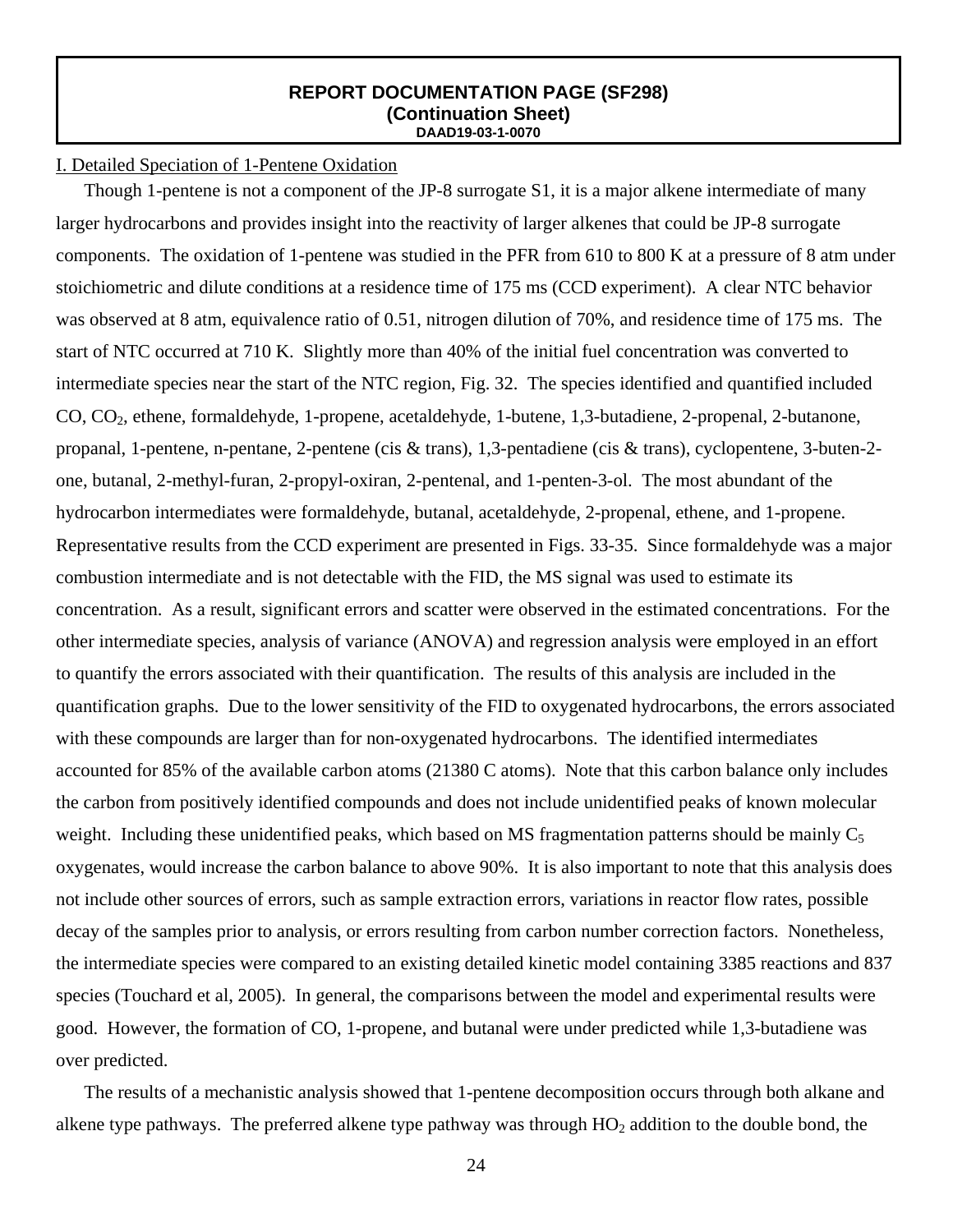so-called "Waddington" mechanism, which is responsible for the formation of significant quantities of butanal and formaldehyde. The preferred alkane type pathways were through the decomposition of  $\dot{C}_5H_8OOH$  to form 2-propenal and ethene and through the decomposition of  $HOOC<sub>5</sub>H<sub>7</sub>OOH$  to form acetaldehyde. Overall, the "Waddington" mechanism was the dominant pathway for the decomposition of 1-pentene. However, as the alkene molecules become larger and more like those present in kerosene and diesel fuels, it is reasonable to assume that radical addition to the double bond would become less important and should not be considered the only decomposition pathway.



**Figure 32: Species profiles and temperature rise as a function of reactor temperature for 1-pentene CCD experiment at 175 ms:**  $(\blacksquare, \blacksquare)$  CO;  $(\blacktriangle, \blacksquare)$  CO<sub>2</sub>; $(\blacklozenge)$  $, \ldots$ ) **1-Pentene;**  $(\dagger, \ldots)$   $\Delta$ **T.** Symbols are experimental **results; lines are model predictions.** 



**Figure 33: Alkene species profiles as a function of reactor temperature for 1-pentene CCD experiment at 175 ms: ): (■, )** Ethene; **(▲, )** 1-Propene; (◆, ......) 1,3-**Butadiene; (** $\bullet$ **,**  $\_\_\_\$ **)** 2-Pentene; ( $\Box$ ,  $\_\_\_\$ ) cis- & trans-1,3-**Pentadiene. Symbols are experimental results; lines are model predictions.**



**Figure 34: Aldehyde and ether species profiles as a function of reactor temperature for 1-pentene CCD experiment at 175 ms: (■,...........)** Acetaldehyde; (▲,.......) Propanal; (◆,.......) 2-Propenal; (●,.......) Butanal; (□,......) 2-Pentenal; (◇,............) 2-propyl-**Oxirane. Symbols are experimental results; lines are model predictions.**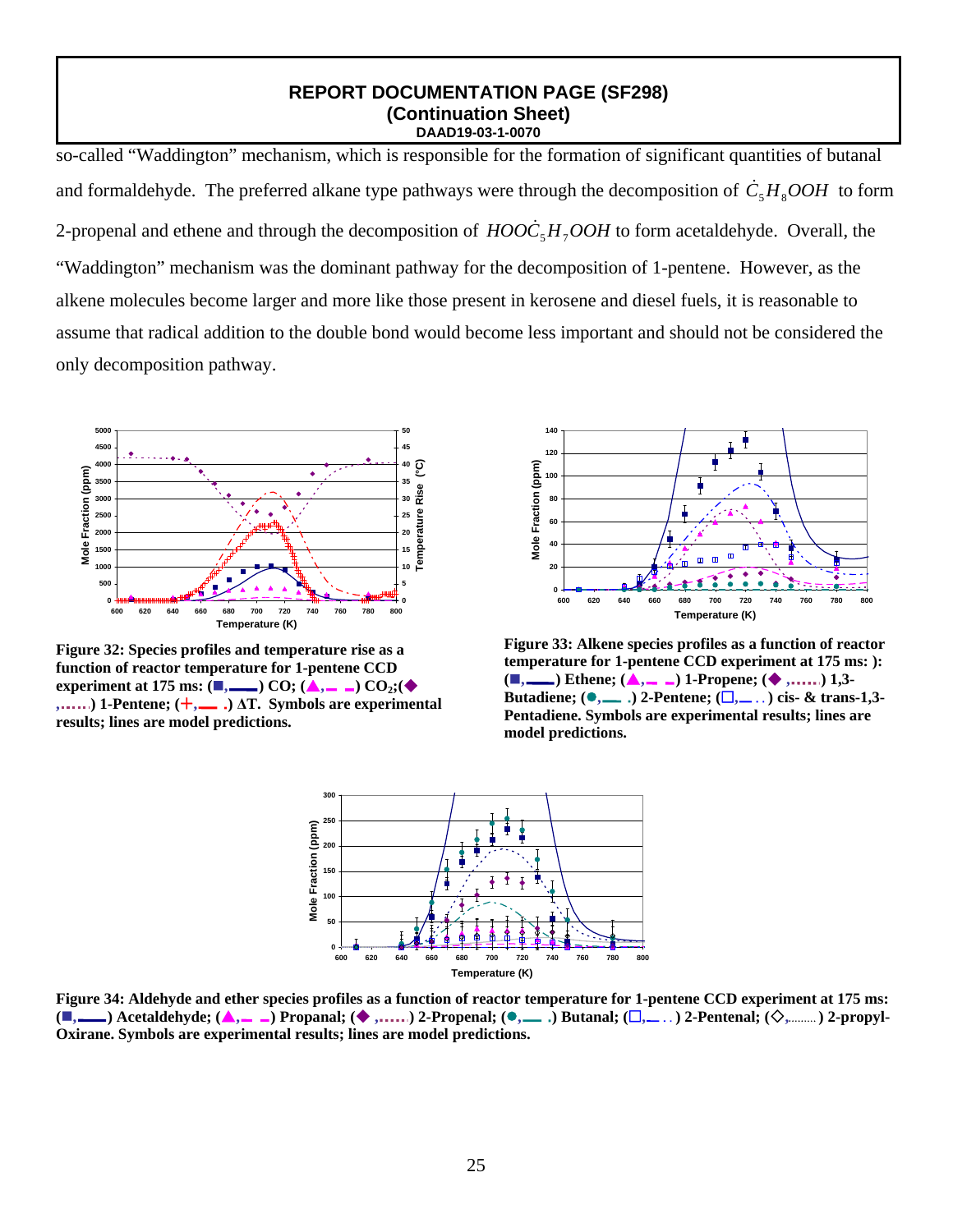## J. Detailed Speciation of n-Heptane Oxidation

n-Heptane was studied prior to n-dodecane so as to follow a logical progression in developing an understanding of the low temperature oxidation chemistry of high molecular weight straight chain alkanes. The oxidation of n-heptane was studied in the PFR from 600 - 800 K at a pressure of 8 atm under lean and dilute conditions at a residence time of 100 ms (CCD experiment) and over a range of residence times (45 to 120 ms) at a temperature of 727 K and a pressure of 8 atm (CIT experiment). During the CCD experiments, a strong NTC behavior was observed to start at 703 K. During both CCD and CIT experiments, identification and quantification of the intermediate combustion species was completed for 14 samples taken throughout the low and intermediate temperature regime. Over 80% of the initial fuel concentration was converted to intermediate species near the start of the NTC region, Fig. 35. The species identified and quantified during these experiments included CO, CO<sub>2</sub>, methane, ethene, formaldehyde, 1-propene, acetaldehyde, 1-butene, 1,3butadiene, 2-propenal, propanal, 1-pentene, 3-buten-2-one, butanal, 1-hexene, 2-methyl-furan, 2-butenal, 1- Penten-3-one, pentanal, 1-heptene, trans-3-heptene, n-heptane, 2-heptene (cis & trans), 2-pentenal, 2-methyl-5 ethyl-tetrahydrofuran (cis & trans), 2-methyl-4-propyl-oxetan, 2-ethyl-3-propyl-oxiran, 2-methyl-3-butyloxiran, 2-propyl-tetrahydrofuran, 3-heptanone, and 2-heptanone. The major species identified were formaldehyde, acetaldehyde, 2-methyl-5-ethyl-tetrahydrofuran, propanal, ethene, and butanal. Since the species concentration profiles during the CCD and CIT experiments will be used for refinement of current n-heptane models, all of the measured species were compared to an existing detailed chemical model (Curran et al., 1998a). The detailed reaction mechanism included 2450 elementary reactions among 550 chemical species. The mechanisms had been updated with new chemical rate parameters and thermodynamic parameters by Curran, Pitz, and Westbrook since being published; the version used in this study was mechanism version 2b and thermodynamics version 2c. Representative results are presented in Figs.  $36 - 38$ . In all of the graphs, (E) indicates experimental results and (M) indicates the model predictions. In general, the model predictions and experimental data were in good agreement.

The experimental results show that n-heptane mainly reacts to form aldehydes at these conditions before NTC. The major pathway identified for the formation of the aldehydes was the decomposition of the dihydroperoxyheptyl radical ( $\dot{O}OC_7H_{14}OOH$ ). Furthermore, as the temperature increased beyond the start of the NTC region, the formation of the alkenes and ethers rapidly increased. This was due to the backward shift of the addition of O<sub>2</sub> to heptyl ( $\dot{C}_7H_{15}$ ) and heptylhydroperoxy ( $\dot{C}_7H_{14}OOH$ ) radicals, resulting in a larger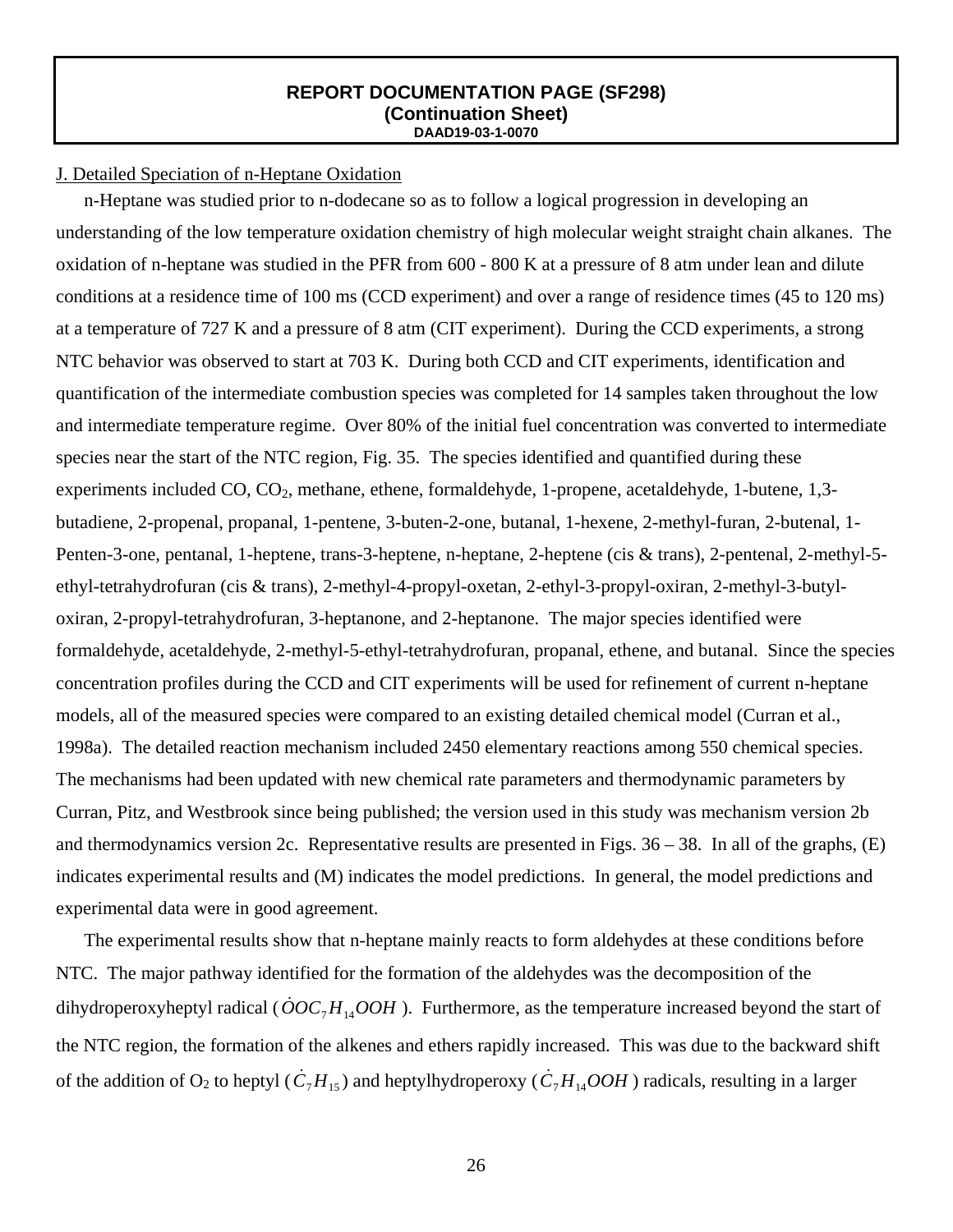fraction of  $\dot{C}_7H_{15}$  and  $\dot{C}_7H_{14}OOH$  radicals being available for the formation of the conjugate alkenes and

cyclic ethers.



Figure 35: CO, CO<sub>2</sub>, n-heptane, and temperature rise **during the n-heptane CCD experiment at 100 ms.** 



**Figure 37: Major aldehydes intermediates during the n-heptane CCD at 100 ms.** 



**Figure 36: Major alkene intermediates during the n-heptane CCD at 100 ms.** 



**Figure 38: Major ether intermediates during the n-heptane CCD at 100 ms.** 

## K. Detailed Speciation of iso-Octane Oxidation

In order to follow a logical progression to higher molecular weight iso-paraffins, iso-octane was studied prior to undertaking the iso-cetane experiments. The oxidation of 2,2,4-trimethyl-pentane (iso-octane) was studied in the PFR from 600 to 765 K at a pressure of 8 atm under stoichiometric and dilute conditions at a residence time of 250 ms (CCD Experiment) and over a range of residence times (125 to 330 ms) at a temperature of 676 K and a pressure of 8 atm (CIT Experiment). During the CCD experiments, a NTC behavior was observed to start at 665 K after minimal reactivity. During both CCD and CIT experiments, identification and quantification of the intermediate combustion species was completed for 13 samples taken throughout the low and intermediate temperature regime. Only 20% of the initial fuel concentration was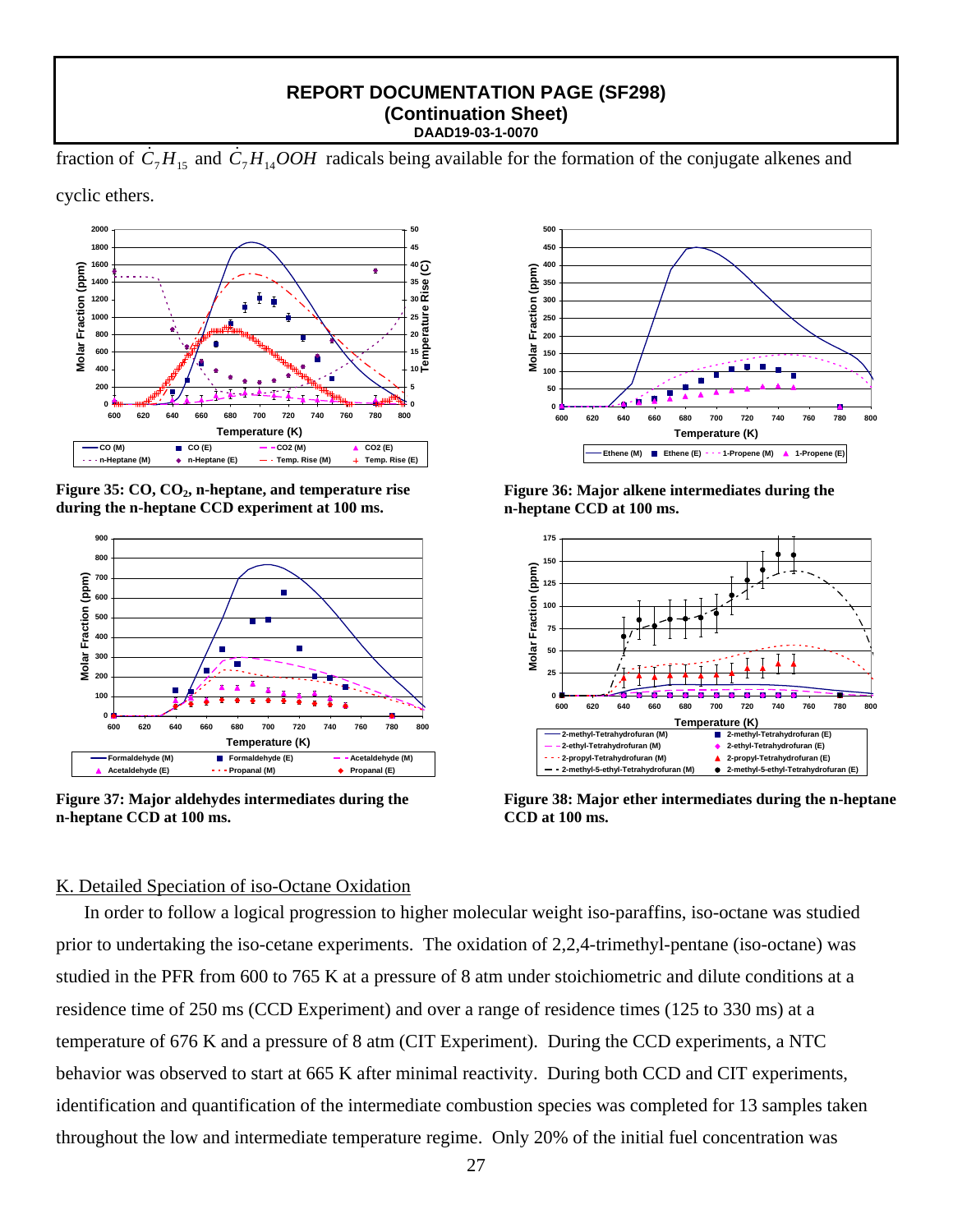converted to intermediate species near the start of the NTC region, Figure 39. The species identified and quantified during these experiments included CO, CO<sub>2</sub>, formaldehyde, 1-propene, acetaldehyde, 2-methyl-1propene, 2-butanone, propanal, 2-propanone, 2-methyl-propanal, 2-methyl-2-propenal, 2,2-dimethyl-propanal, 4,4-dimethyl-1-pentene, 4,4-dimethyl-2-pentene (cis & trans), 2,4-dimethyl-1-pentene, 2,4-dimethyl-2-pentene, 2,2,4-trimethyl-pentane, 2,4-dimethyl-1,3-pentadiene, 2,4-dimethyl-furan, 2,4,4-trimethyl-1-pentene, 2,4,4 trimethyl-2-pentene, 4,4-dimethyl-2-pentanone, 2,2,4,4-tetramethyl-tetrahydrofuran, 2-tert-butyl-3-methyloxetan, 2,2,4-trimethyl-3-pentanone, 2-isopropyl-3,3-dimethyl-oxetan, and 2,2-dimethyl-hexanal. The major species identified were 2,2,4,4-tetramethyl-tetrahydrofuran, 2-isopropyl-3,3-dimethyl-oxetan, formaldehyde, 2 methyl-1-propene, 2-propanone, and 2-methyl-propanal. The species concentration profiles during the CCD and CIT experiments were compared to an existing detailed chemical model (Curran et al., 2002). The detailed reaction mechanism included 3600 elementary reactions among 860 chemical species. The mechanisms had been updated with new chemical rate parameters and thermodynamic parameters by Curran, Pitz, and Westbrook since being published; the version used in this study was mechanism version 2 and thermodynamics version 2b. Representative results are presented in Figures 39-42. In general, the model predictions and experimental data were in poor agreement, as the model significantly overpredicted the reactivity of iso-octane.

The experimental results showed that iso-octane mainly reacts to form cyclic ethers. The major pathway identified for the formation of the ethers was through the isooctylhydroperoxy ( $i\dot{C}_8H_{16}OOH$ ) radical resulting in the formation of 2-isopropyl-3,3-dimethyl-oxetane and 2,2,4,4-tetramethyl-tetrahydrofuran.



Figure 39: CO, CO<sub>2</sub>, and fuel trends during the iso-octane **CCD experiment at 250 ms.** 



**Figure 40: Major alkene intermediates during the iso-octane CCD at 250 ms.**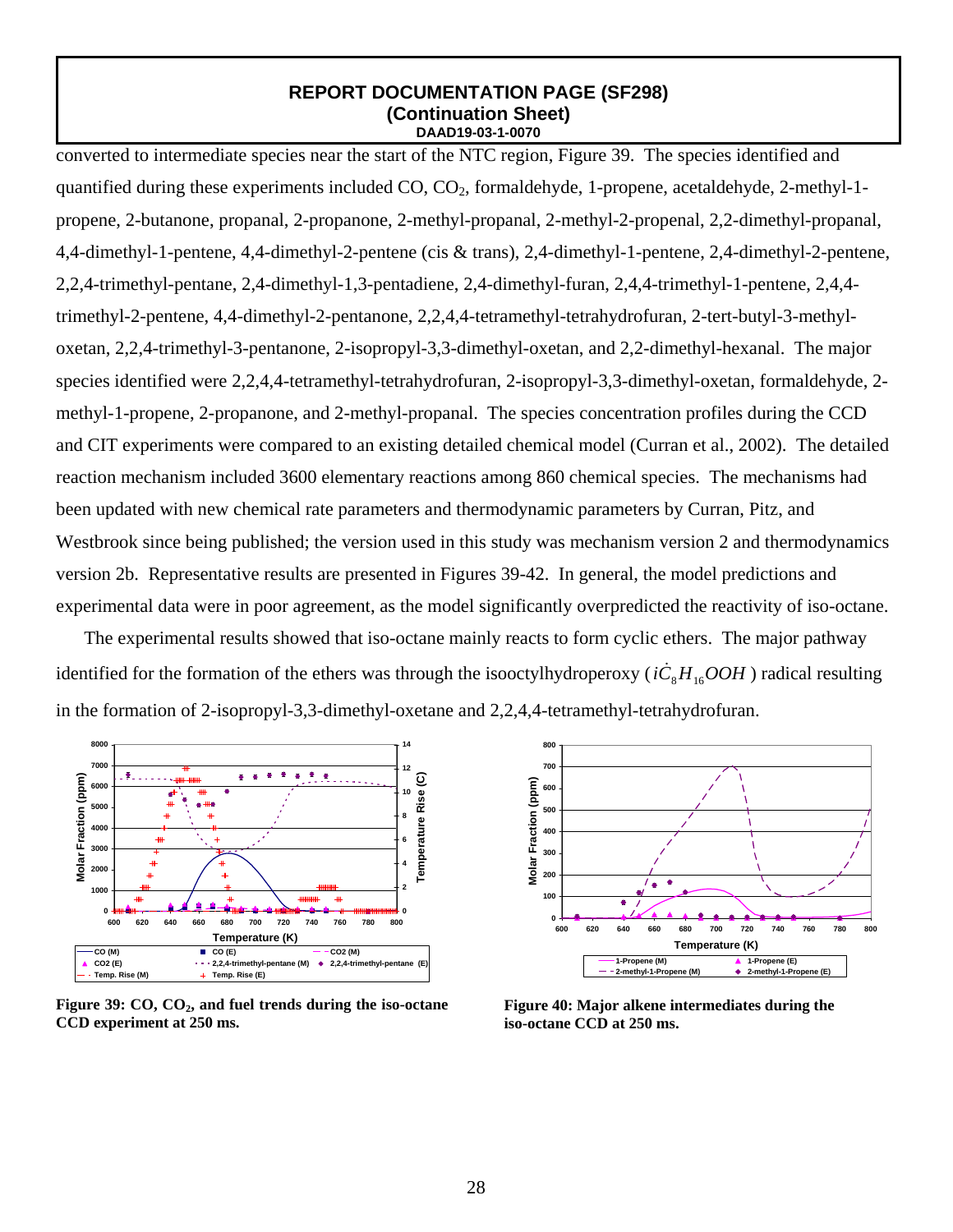

**Figure 41: Aldehyde intermediates during the iso-octane CCD at 250 ms.** 



**Figure 42: Major ether intermediates during the iso-octane CCD at 250 ms.**

## L. Detailed Speciation of Gasoline Surrogate Oxidation

A detailed study of a gasoline surrogate developed under an earlier ARO research program (Grant No. DAAG55-98-1-0286, Project No. 37699-EG) was conducted. The oxidation of the gasoline surrogate, GS4c-1, a mixture of 4.6% 1-pentene, 14% n-heptane, 49.6% iso-octane, and 31.8% toluene, was studied in the PFR from 600 to 780 K at a pressure of 8 atm under lean and dilute conditions at a residence time of 225 ms (CCD Experiment) and over a range of residence times (110 to 280 ms) at a temperature of 722 K and a pressure of 8 atm (CIT Experiment). This mixture was formulated to have similar ratios of hydrocarbon functional groups, octane rating, and low and intermediate temperature reactivity as several industry standard full boiling range fuels, specifically RFA (Reference Fuel A) from the Auto/Oil Air Quality Improvement Research Program and a standard Ford test fuel (Khan, 1998). During the CCD experiment, a strong NTC behavior started at 693 K. This NTC region began approximately 15 °C lower than 1-pentene, and 10 °C lower than n-heptane, but considerably higher than iso-octane. The extent of fuel conversion varied for each of the constituents but the degree of conversion ranked according to the octane number of the fuel. For example, over 60% of the nheptane (RON = 0) was consumed, but only 10% of the toluene (RON = 120) was consumed, Fig. 44. The species identified and quantified included  $CO$ ,  $CO<sub>2</sub>$ , ethene, formaldehyde, 1-propene, acetaldehyde, 2-methyl-1-propene,1,3-butadiene, 2-propenal, propanal, 2-propanone,1-pentene, 1,3-pentadiene (cis & trans), 2-methylpropanal, 2-methyl-2-propenal, 3-buten-2-one, butanal, 2,2-dimethyl-propanal, 1-hexene, 4,4-dimethyl-1 pentene, 4,4-dimethyl-2-pentene (cis & trans), 2,4-dimethyl-1-pentene, 2,4-dimethyl-2-pentene, benzene, 1 penten-3-one, pentanal, 2,2,4-trimethyl-pentane, trans-3-heptene, n-heptane, 2-heptene (cis & trans), 2,4,4 trimethyl-1-pentene, 2,4,4-trimethyl-2-pentene, 2-pentenal, toluene, 4,4-dimethyl-2-pentanone, 2-methyl-5 ethyl-tetrahydrofuran (cis & trans), 2,2,4,4-tetramethyl-tetrahydrofuran, 2-tert-butyl-3-methyl-oxetan, 2-methyl-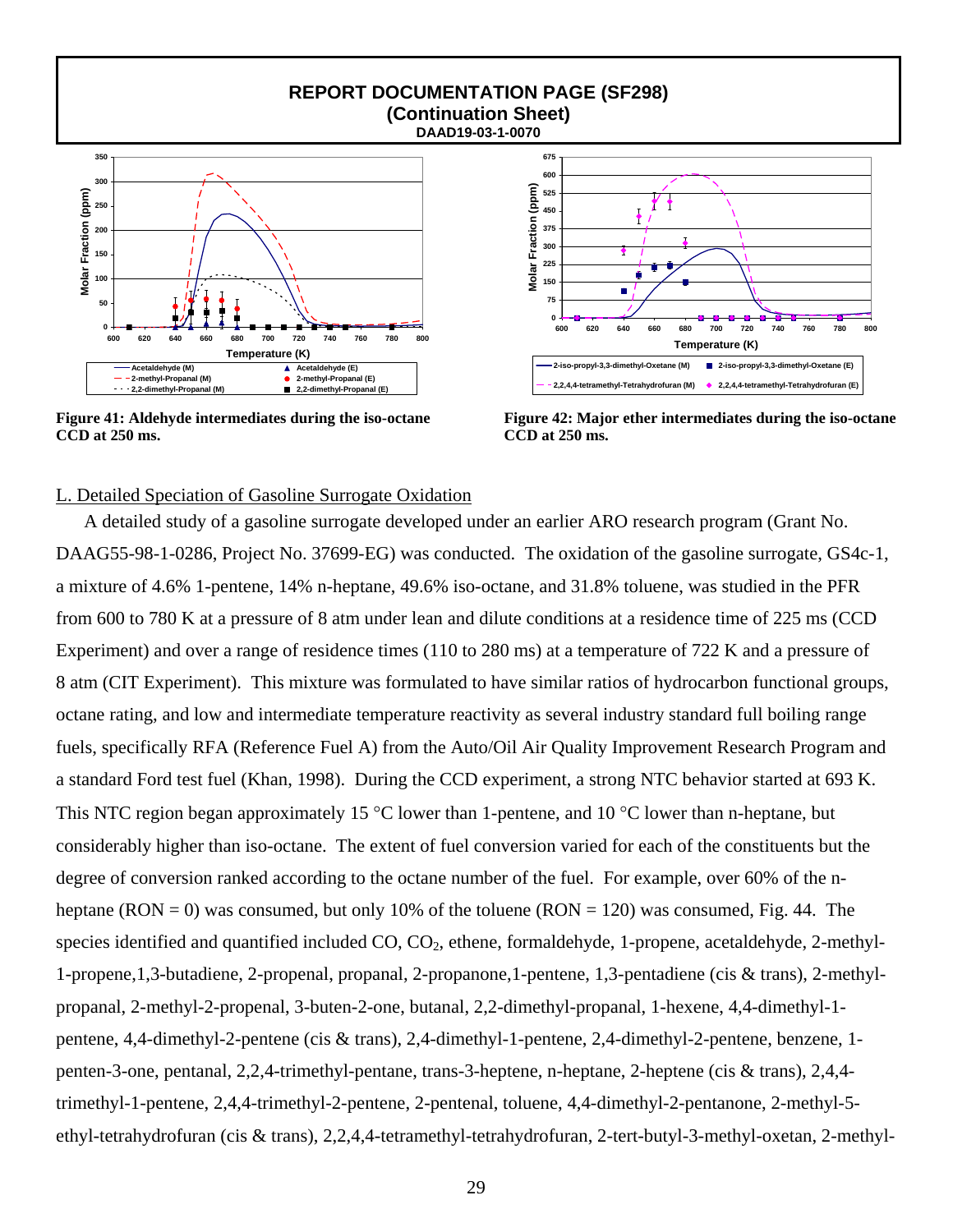4-propyl-oxetan, 2,2,4-trimethyl-3-pentanone, 2-isopropyl-3,3-dimethyl-oxetan, 2-propyl-tetrahydrofuran, 2,2 dimethyl-hexanal, benzaldehyde, and phenol. The major species identified were formaldehyde, 2,2,4,4 tetramethyl-tetrahydrofuran, 2-methyl-1-propene, 2-isopropyl-3,3-dimethyl-oxetan, benzaldehyde, and acetaldehyde. The results of the experiments were compared to a current detailed n-heptane/iso-octane model (Curran et al., 1998b). The detailed reaction mechanism included 4200 elementary reactions among 1050 chemical species. As before, the mechanisms had been updated with new chemical rate parameters and thermodynamic parameters by Curran, Pitz, and Westbrook since being published; the version used in this study was mechanism version 2 and thermodynamics version 2b. Model predictions and experimental data were generally in good agreement, particularly given the fact that no toluene submechanism was included and an abbreviated 1-pentene decomposition submechanism was used. Representative results are presented in Figs. 45  $-49.$ 

During the oxidation of the surrogate, four major species were identified and associated with the oxidation of toluene: benzaldehyde, benzene, phenol, and ethyl-benzene that had not been previously measured. Analysis of the results indicated that all of the available toluene carbon was accounted for in these four species and that the benzene ring remains intact in the low and intermediate temperature regime. The mechanism forwarded by (Ciajolo et al., 1993) for the reaction of toluene in the low temperature regime does not predict the formation of phenol and ethyl-benzene. Therefore, three new pathways have been suggested to account for their formation, where  $\phi$  indicates the phenyl group, as shown in Fig. 43.

> $\phi \dot{C} H_2 + \dot{C} H_3 \longleftrightarrow \phi \dot{C} H_2 \dot{C} H_3$  $\dot{\phi} + \dot{O}H \longleftrightarrow \phiOH$  $\dot{\phi} + ROOH \longleftrightarrow \phi OH + R\dot{O}$

#### **Figure 43: Phenyl radical pathways.**

Although not observed in our study, it has been suggested that interaction between the phenyl radicals formed during toluene oxidation and large hydrocarbon radicals may occur (Vanhove et al., 2004). Nevertheless, it appears that in the low and intermediate temperature regimes, toluene does actively react with the radical pool generated by the other compounds. The addition of toluene and 1-pentene also significantly increased the formation of lower molecular weight alkenes of n-heptane and iso-octane.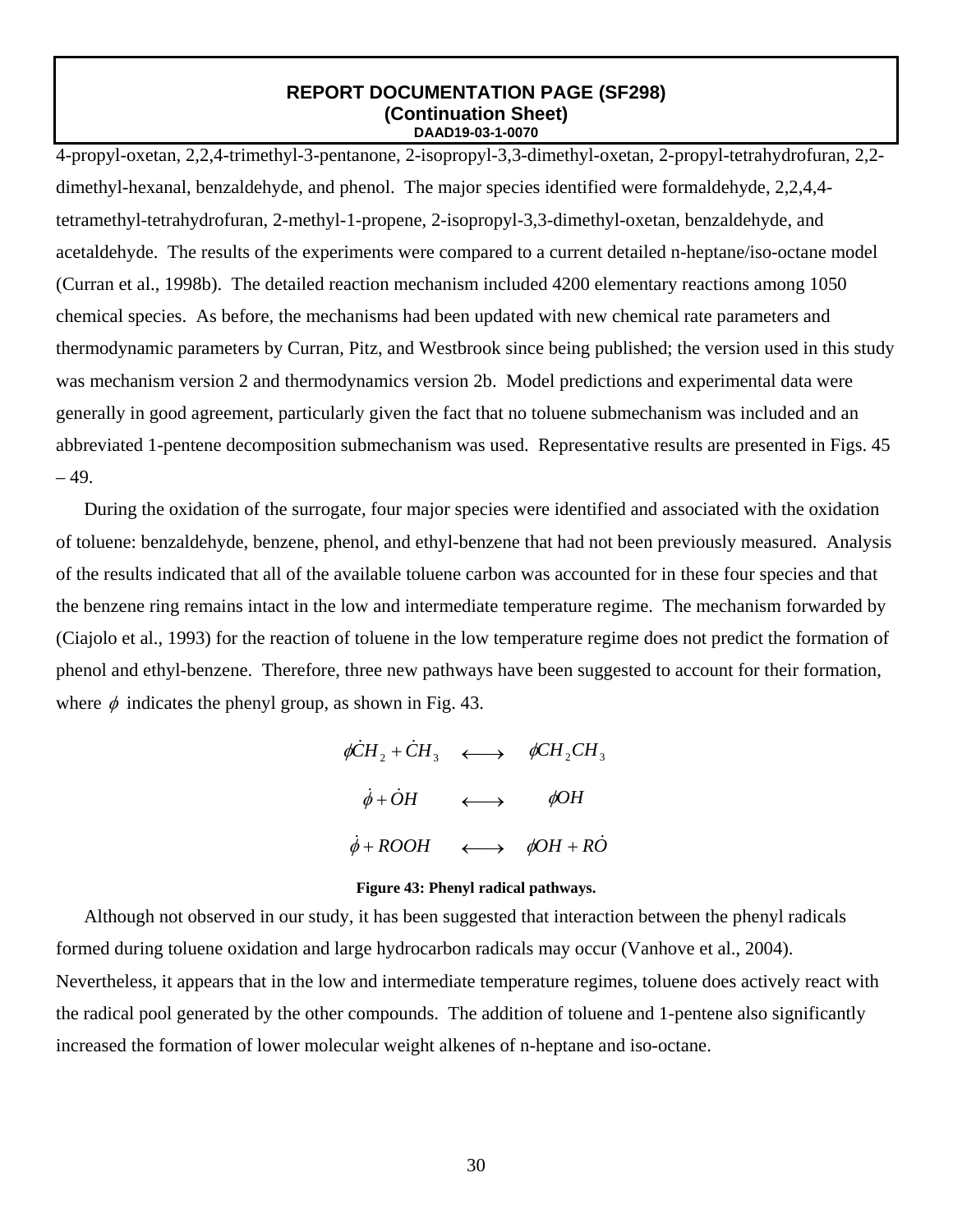

**Figure 44: Carbon balance and fuel conversion calculations during the GS4c-1 CCD at 225 ms.** 



**Figure 46: Major aromatic intermediate from the toluene fuel component during the GS4c-1 CCD at 225 ms.** 



**Figure 48: Major ether intermediates during the GS4c-1 CCD at 225 ms.** 



Figure 45: CO, CO<sub>2</sub>, and GS4c-1 components and **temperature rise during the GS4c-1 CCD at 225 ms.** 



**Figure 47: Major aldehyde intermediates during the GS4c-1 CCD at 225 ms.**



**Figure 49: Major alkene intermediates during the GS4c-1 CCD at 225 ms.**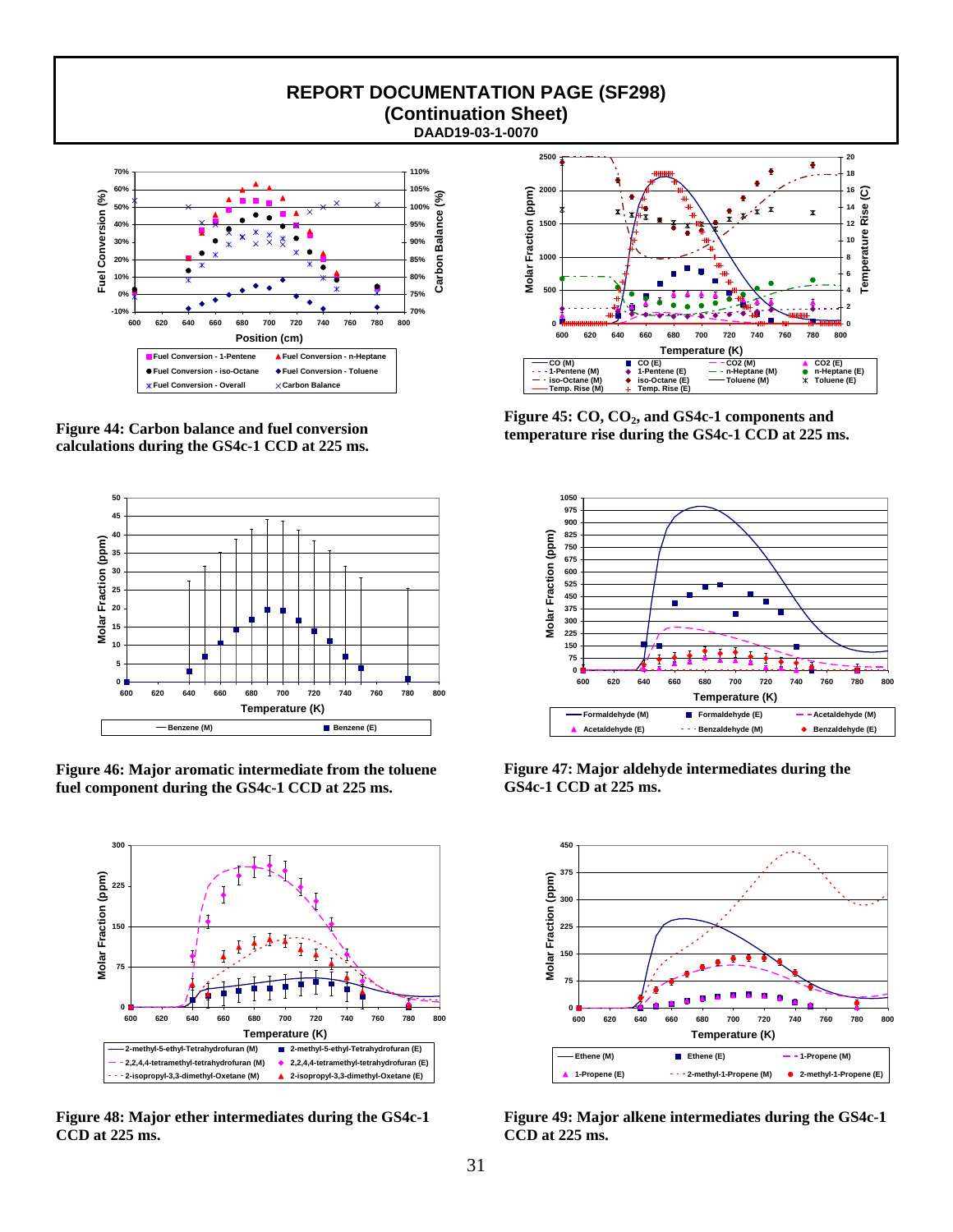## M. Oxidation of Fischer-Tropsch JP-8 and a Fischer-Tropsch JP-8 Surrogate

Fischer-Tropsch JP-8 and two mixtures of n-decane and iso-octane were oxidized in the PFR in CCD experiments over the temperature range of 600 to 800 K at 8 atm pressure, 0.30 equivalence ratio, 120 ms residence time, and  $80.0\%$  N<sub>2</sub> dilution in the fuel. Figures 50 and 51 show the CO and CO<sub>2</sub>, respectively, produced by the "average" petroleum-derived JP-8 (#3684) and Fischer-Tropsch JP-8 (#4734) samples. The NTC region for petroleum-derived JP-8 started at 692 K, where it produced 600 ppm CO. The NTC region for Fischer-Tropsch JP-8 started at approximately the same temperature, 690 K, yet it produced much more CO, 890 ppm.





#### **Figure 50: CO production of Fischer-Tropsch (upper) and petroleum-derived (lower) JP-8's in the PFR.**



While petroleum-derived JP-8 consists of approximately 60% alkanes, 20% cycloalkanes, and 20% aromatics, Fischer-Tropsch JP-8 consists of 100% alkanes. The petroleum-derived JP-8 formed significantly less CO because the addition of 40% cycloalkanes and aromatics produce a fuel with much lower cetane index and also because the aromatics may act as radical scavengers. This implies that different surrogates may be necessary for petroleum-derived and Fischer-Tropsch JP-8's. Thus, while our 4-component JP-8 surrogate, as defined above, may be appropriate for petroleum-derived JP-8, the development of an alternative surrogate for Fischer-Tropsch JP-8 is necessary.

As a first step, the low temperature reactivity of the linear and branched alkanes n-decane and iso-octane, respectively, was investigated to evaluate these potential components of a surrogate. Figure 52 shows two different binary blends, a 59.4% n-decane / 40.6% iso-octane blend developed to target the cetane index of Fischer-Tropsch JP-8 and a 53.1% n-decane / 46.9% iso-octane blend developed to target the low and intermediate temperature reactivity of Fischer-Tropsch JP-8. Figure 53 shows the latter blend compared to the Fischer-Tropsch JP-8.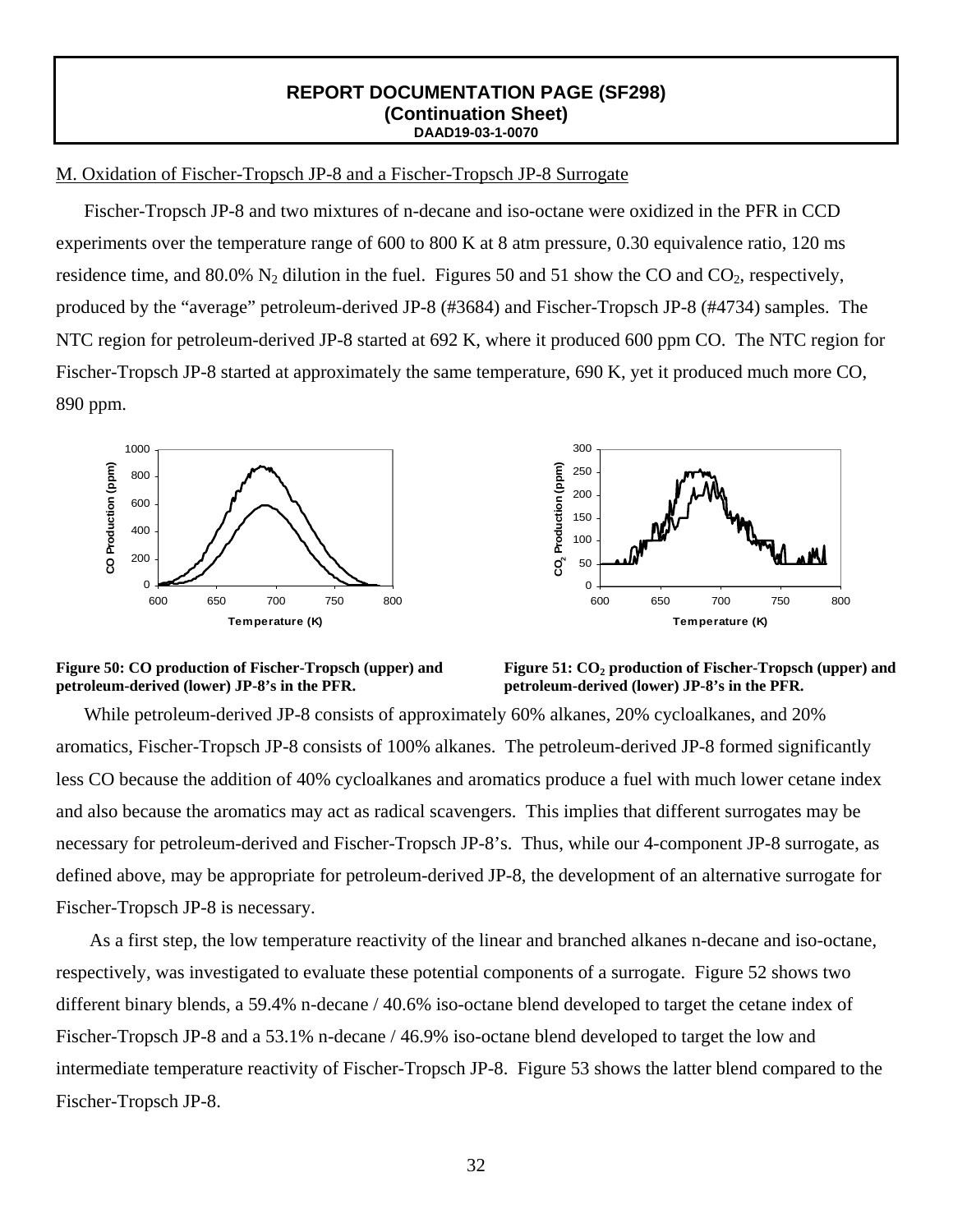

**Figure 52: CO (upper 2 lines) and**  $CO<sub>2</sub>$  **(lower 2 lines)** production of  $59.4\%$  n-decane /  $40.6\%$  iso-octane (-) and **53.1% n-decane / 46.9% iso-octane (- -).** 



Figure 53: CO (upper 2 lines) and CO<sub>2</sub> (lower 2 lines) **production of 53.1% n-decane / 46.9% iso-octane (- -) and**   $F-T JP-8$  (-).

#### N. Oxidation of Other Proposed Fuel Surrogates

In cooperation with the Surrogate Fuel Working Groups on diesel and jet fuels (a collaboration of university, industry, and national laboratory researchers), experiments were conducted in the PFR and the engine to examine several other potential surrogate fuel components and blends. Figure 54 compares four such experiments. The 1:1:1 mixture of n-decane, n-butylcyclohexane, and n-butylbenzene was initially suggested as a potential diesel fuel surrogate to mimic the composition and properties of diesel fuel, and a 2:1:1 mixture was suggested as a possible jet fuel surrogate. However, both mixtures were significantly more reactive than JP-8. Furthermore, there is currently no n-butylcyclohexane kinetic model and only an underdeveloped model for n-butylbenzene, so those components were replaced with methylcyclohexane and toluene, respectively, to produce a surrogate for immediate testing and possible modeling. After further examining mixtures of n-decane / n-butylcyclohexane / toluene and n-decane / methylcyclohexane / n-butylbenzene, each at a 1:1:1 ratio, it was observed that of the four cycloalkanes and aromatics, n-butylcyclohexane was the most reactive. Figure 55 shows neat runs of n-decane and n-butylcyclohexane. The high reactivity of neat n-butylcyclohexane contrasts with neat methylcyclohexane, which is not reactive at the same conditions. n-Butylbenzene was also run in the PFR, but produced no CO or CO<sub>2</sub>. Furthermore, by comparing the CO production of neat n-decane and neat n-butylcyclohexane with the 1:1:1 mixtures of n-decane / n-butylcyclohexane / n-butylbenzene and n-decane / n-butylcyclohexane / toluene, it was observed that the CO productions of the mixtures was less than the neat runs would predict if it were assumed that the aromatics produced no CO. Thus, the aromatics reduce the CO production in mixtures with aliphatics, by approximately 100 ppm CO at these conditions. The high levels of reactivity shown by the n-decane/n-butylcyclohexane/n-butylbenzene mixtures may be due in part by the reactivity of n-butylcyclohexane, which had not been studied previously and did not show behavior similar to

**REPORT DOCUMENTATION PAGE (SF298) (Continuation Sheet)**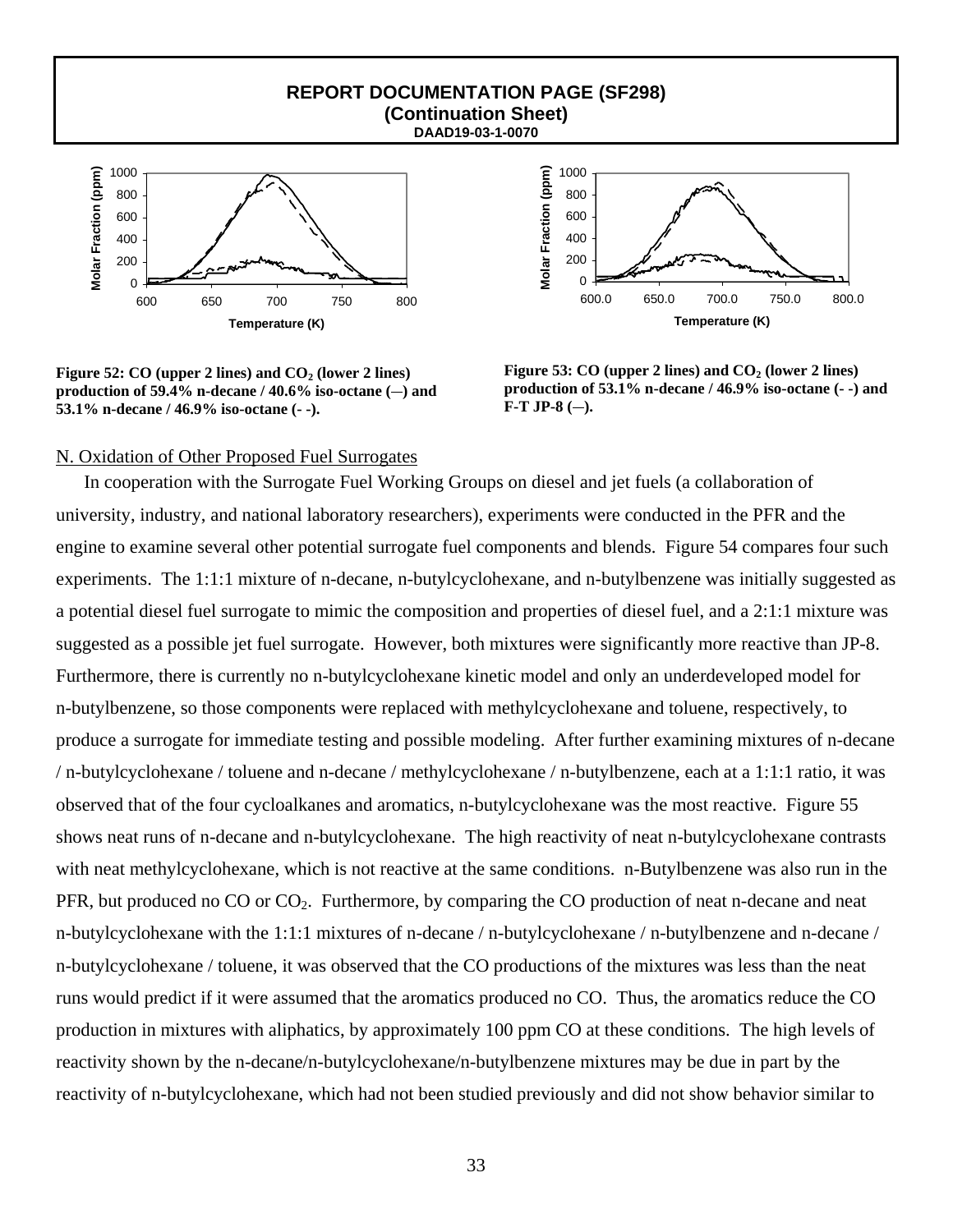methylcyclohexane. Overall, these experiments are aiding the Surrogate Fuel Working Groups in refining the selection of surrogate components and mixtures.



**Figure 54: CO (upper 4 lines) and CO<sub>2</sub> (lower 4 lines) for 1:1:1 mixtures of n-decane / n-butylcyclohexane / n-butylbenzene (dashed line), n-decane / n-butylcyclohexane / toluene (solid line), n-decane / methylcyclohexane / n-butylbenzene (dotted line), and n-decane / methylcyclohexane / toluene (dot-dash line).** 



**Figure 55: CO (upper 4 lines) and CO2 (lower 4 lines) of n-decane (solid line), n-butylcyclohexane (dashed line), 1:1:1 n-decane / n-butylcyclohexane / n-butylbenzene (dotted line), and 1:1:1 n-decane / n-butylcyclohexane / toluene (dot-dash line).**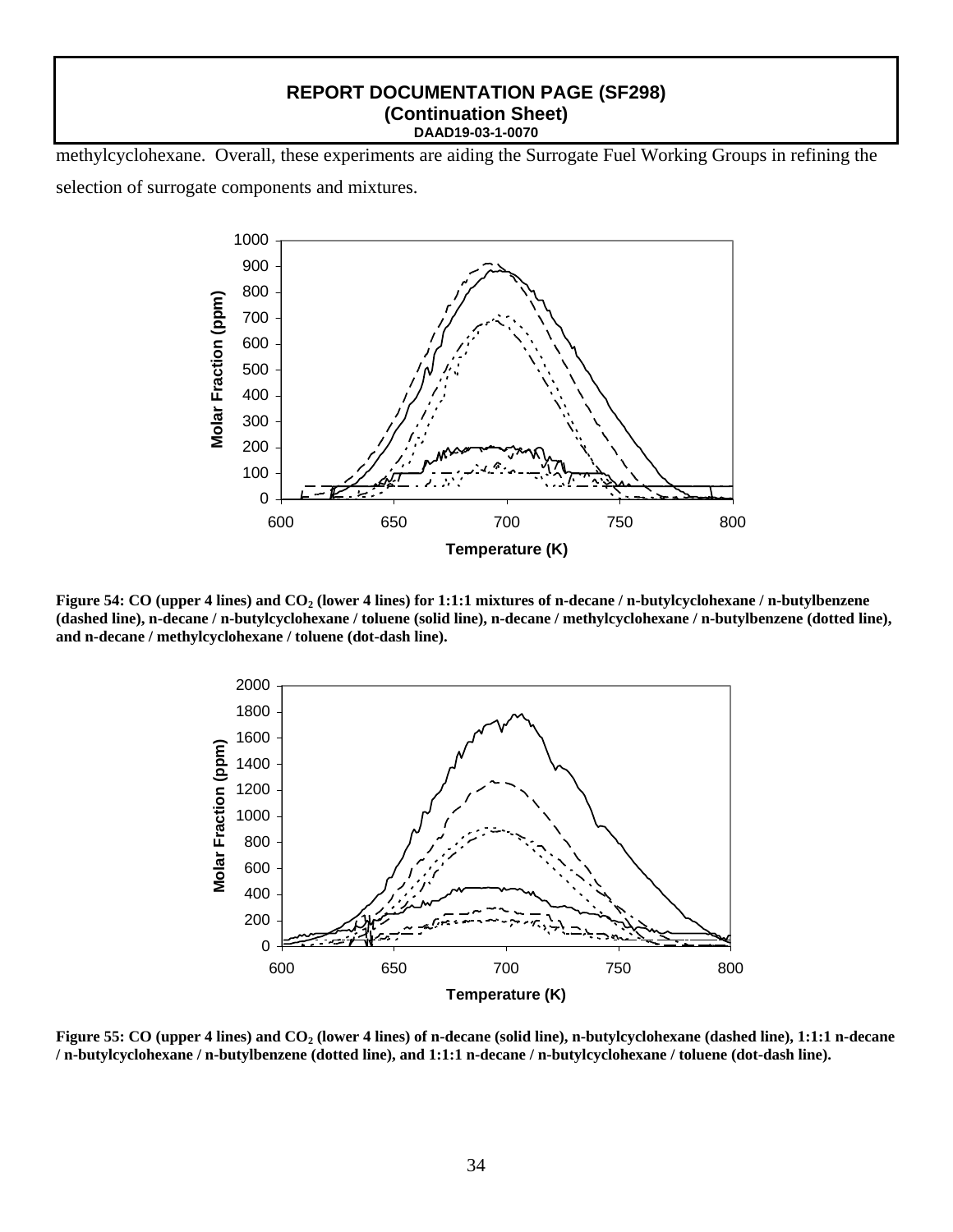## **VI. PUBLICATIONS AND TECHNICAL REPORTS**

a) Papers Published in Peer-reviewed Journals

- Agosta, A., N. P. Cernansky, D. L. Miller, T. Faravelli, and E. Ranzi. "Reference components of jet fuel: kinetic modeling and experimental results." *Experimental Thermal and Fluid Science* 28:701-708, 2004.
- Lenhert, D.B. "The oxidation of a gasoline fuel surrogate in the negative temperature coefficient region." Master of Science Thesis, Drexel University, Philadelphia, PA, 2004.
- Lenhert, D.B. "The oxidation of JP-8 and its surrogates in the low and intermediate temperature regime*.*" Doctor of Philosophy Thesis, Drexel University, Philadelphia, PA, 2004.
- Zheng, J., D.L. Miller, and N.P. Cernansky. "A global reaction model for the HCCI combustion process." Paper No. SAE 2004-01-2950, *SAE Transactions, Journal of Engines*, 2004.
- Zheng, J., D.L. Miller, and N.P. Cernansky. "Two types of autoignition and their engine applications." Paper No. SAE 2005-01-0178, 2005 SAE Congress, 2005.
- Lenhert, D.B., D.L. Miller, and N.P. Cernansky. "The oxidation of JP-8, Jet-A, and their surrogates in the low and intermediate temperature regime at elevated pressures." *Combustion Science and Technology*, 2006, in press.

b) Papers Published in Non-peer-reviewed Journals or in Conference Proceedings

- Agosta, A., D.B. Lenhert, D.L. Miller, and N.P. Cernansky. "Development and evaluation of a JP-8 surrogate that models preignition behavior in a pressurized flow reactor." Paper No.USSCI-03-E07, 3rd Joint Meeting of the U.S. Sections of the Combustion Institute, Chicago, Illinois, March 16-19, 2003.
- Lenhert, D.B., A.R. Khan, N.P. Cernansky, D.L. Miller, and K.G. Owens. "The oxidation of an ISF surrogate and its components in the negative temperature coefficient region." Paper No. USSCI-03-B16, 3rd Joint Meeting of the U.S. Sections of the Combustion Institute, Chicago, Illinois, March 16-19, 2003.
- Lenhert, D.B., D.L. Miller, and N.P. Cernansky. "Oxidation of JP-8 and Jet-A in the low and intermediate temperature regime." Paper No. CSSCI-04S-C4-3, Spring Technical Meeting of the Central States Section of the Combustion Institute, Austin, Texas, March 21-23, 2004.
- Lenhert, D.B., N.P. Cernansky, and D.L. Miller. "The oxidation of large molecular weight hydrocarbons in a pressurized flow reactor." Paper No. USSCI-05-A22, 4<sup>th</sup> Joint Meeting of the U.S. Sections of the Combustion Institute, Philadelphia, PA, March 21-23, 2005.
- Johnson, R., R. Natelson, M. Kurman, D.L. Miller, and N.P. Cernansky. "The auto-ignition of JP-8, Jet A, and selected fuel components in a single cylinder engine." Paper No. WSSCI-05F-55, Fall Meeting of the Western States Section of the Combustion Institute, Stanford, CA, October 17-18, 2005.
- Kurman, M.S., R.H. Natelson, N.P. Cernansky, and D.L. Miller. "Oxidation of Fischer-Tropsch JP-8 in the low and intermediate temperature regimes." Paper No. CSSCI-06S-21, Spring Technical Meeting of the Central States Section of the Combustion Institute, Cleveland, OH, May 21-23, 2006.

c) Papers Presented at Meetings, but not Published in Conference Proceedings

- Lenhert, D.B., N.P. Cernansky, and D.L. Miller. "Development and evaluation of fuel surrogates in the low and intermediate temperature regime." NIST Workshop: Combustion Simulation Databases for Real Transportation Fuels, September 5, 2003.
- Lenhert, D.B., N.P. Cernansky, D.L. Miller, and K.G. Owens. "The oxidation and interaction of a gasoline surrogate and its components in the low and intermediate temperature regime." WIPP 4F1-06, 30th International Symposium on Combustion, Chicago, IL, July 25-30, 2004.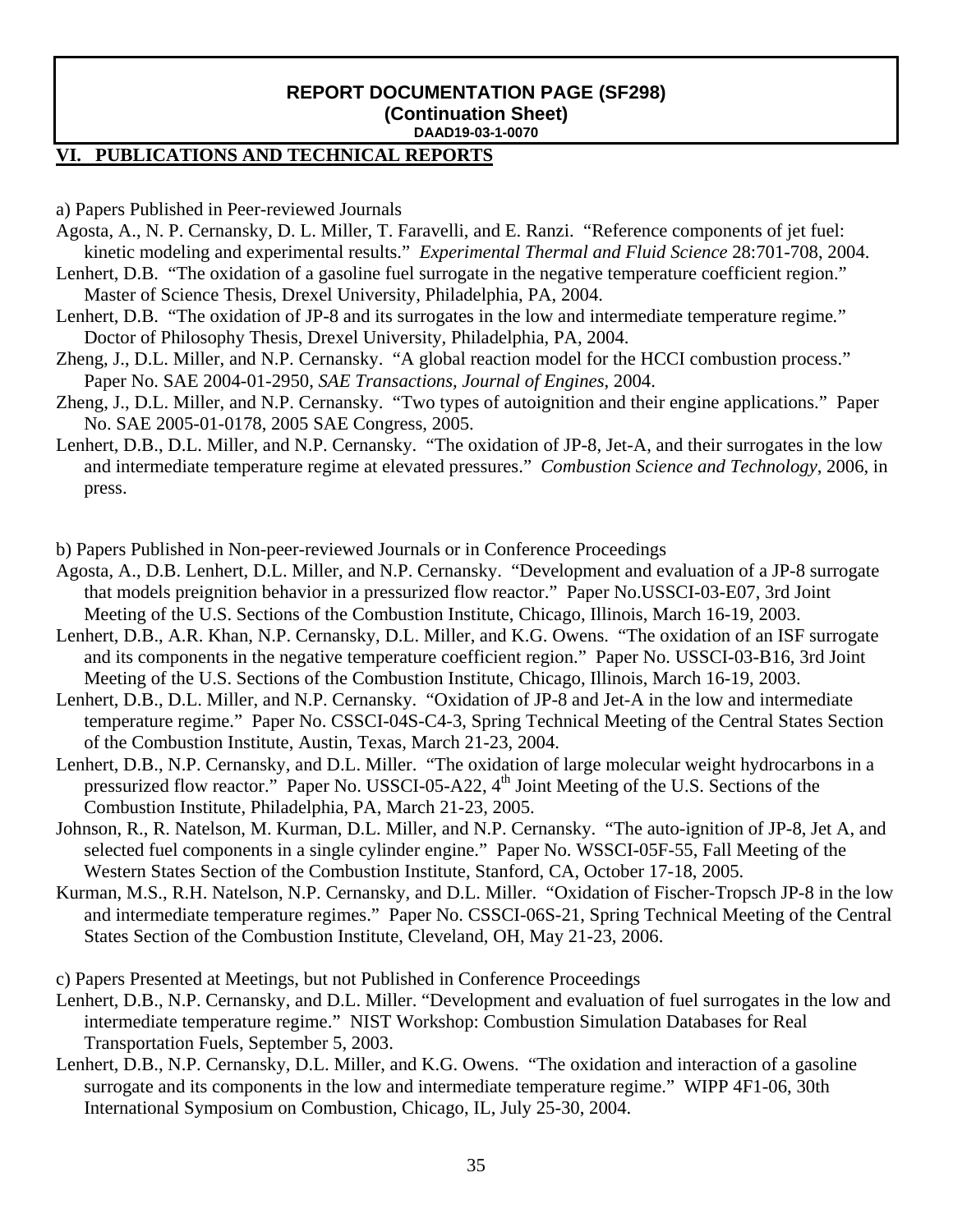Zheng, J., D.L. Miller, and N.P. Cernansky. "A global reaction model for the HCCI combustion process." WIPP 4F1-18, 30th International Symposium on Combustion, Chicago, IL, July 25-30, 2004.

Lenhert, D.B., D.L. Miller, and N.P. Cernansky. "n-Dodecane/methylcyclohexane oxidation in the low and intermediate temperature regime." WIPP 2D-28, 31st International Symposium on Combustion, Heidelberg, Germany, August 6-11, 2006.

d) Manuscripts Submitted, but not Published

- Lenhert, D.B., A.R. Khan, S.K. Prabhu, D.L. Miller, and N.P. Cernansky. "The oxidation of gasoline and gasoline surrogates in the negative temperature coefficient region." Submitted to *Combustion and Flame*, presently under revision.
- Lenhert, D.B., D.L. Miller, N.P. Cernansky, and K.G. Owens. "The oxidation of a gasoline surrogate in the negative temperature coefficient region: Part I: Neat surrogate components." Submitted to *Combustion and Flame*, under review.
- Lenhert, D.B., D.L. Miller, N.P. Cernansky, and K.G. Owens. "The oxidation of a gasoline surrogate in the negative temperature coefficient region: Part II: Surrogate mixture." Submitted to *Combustion and Flame*, under review.

e) Technical Reports submitted to ARO None.

## **VII. ALL PARTICIPATING SCIENTIFIC PERSONNEL**

N.P. Cernansky – Co-Principal Investigator

D.L. Miller – Co-Principal Investigator

D.B. Lenhert – Research Assistant, M.S. / Ph.D. (July 2004 / December 2004)

X. Gong – Research Assistant, Ph.D. (August 2005)

J. Zheng – Research Assistant, Ph.D. (August 2005)

M.S. Kurman – Research Assistant, M.S. / Ph.D. (M.S. expected August 2007)

R.H. Natelson – Research Assistant, M.S. / Ph.D. (M.S. expected August 2007)

## **VIII. REPORT OF INVENTIONS**

None.